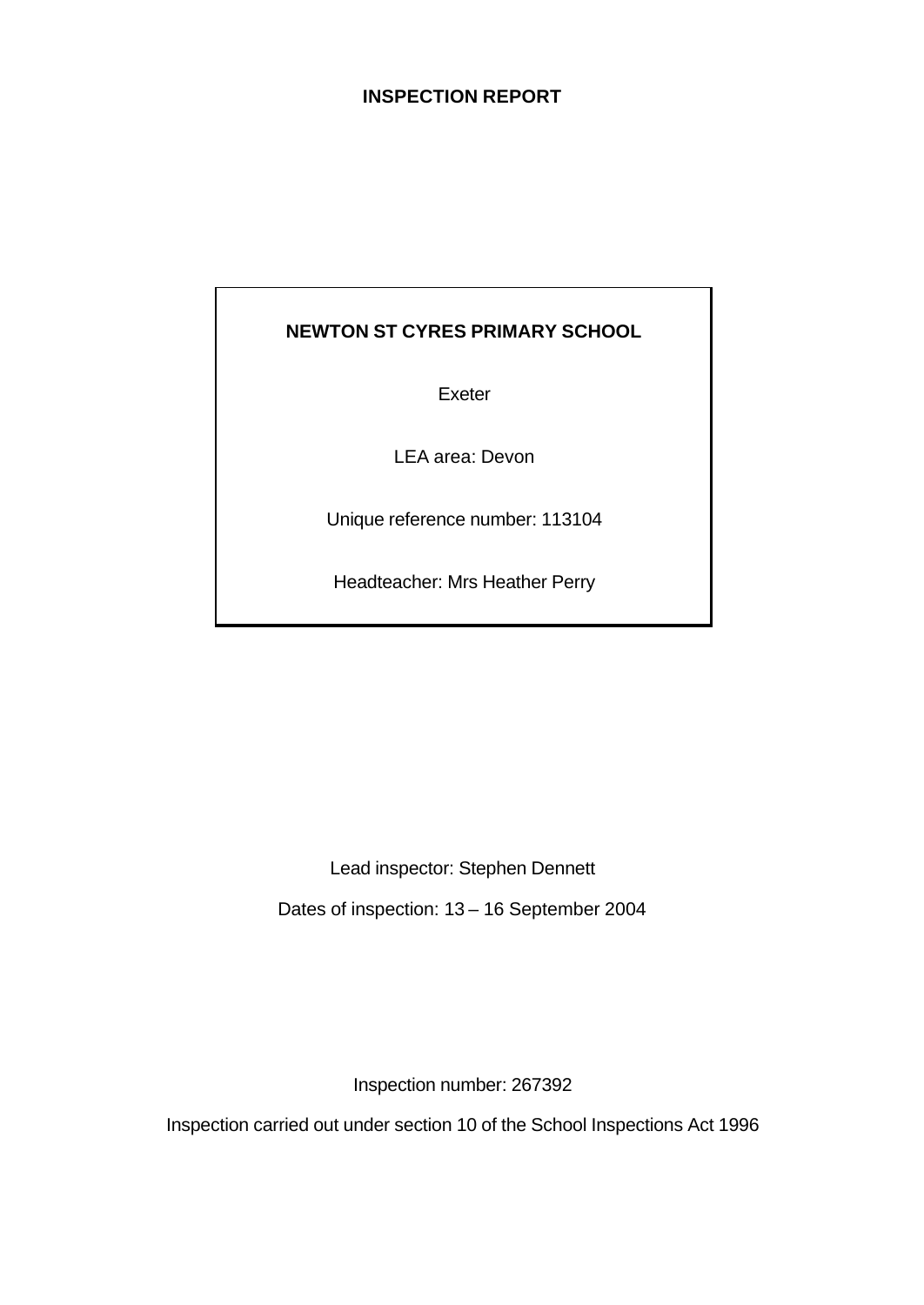## © Crown copyright 2004

This report may be reproduced in whole or in part for non-commercial educational purposes, provided that all extracts quoted are reproduced verbatim without adaptation and on condition that the source and date thereof are stated.

Further copies of this report are obtainable from the school. Under the School Inspections Act 1996, the school must provide a copy of this report and/or its summary free of charge to certain categories of people. A charge not exceeding the full cost of reproduction may be made for any other copies supplied.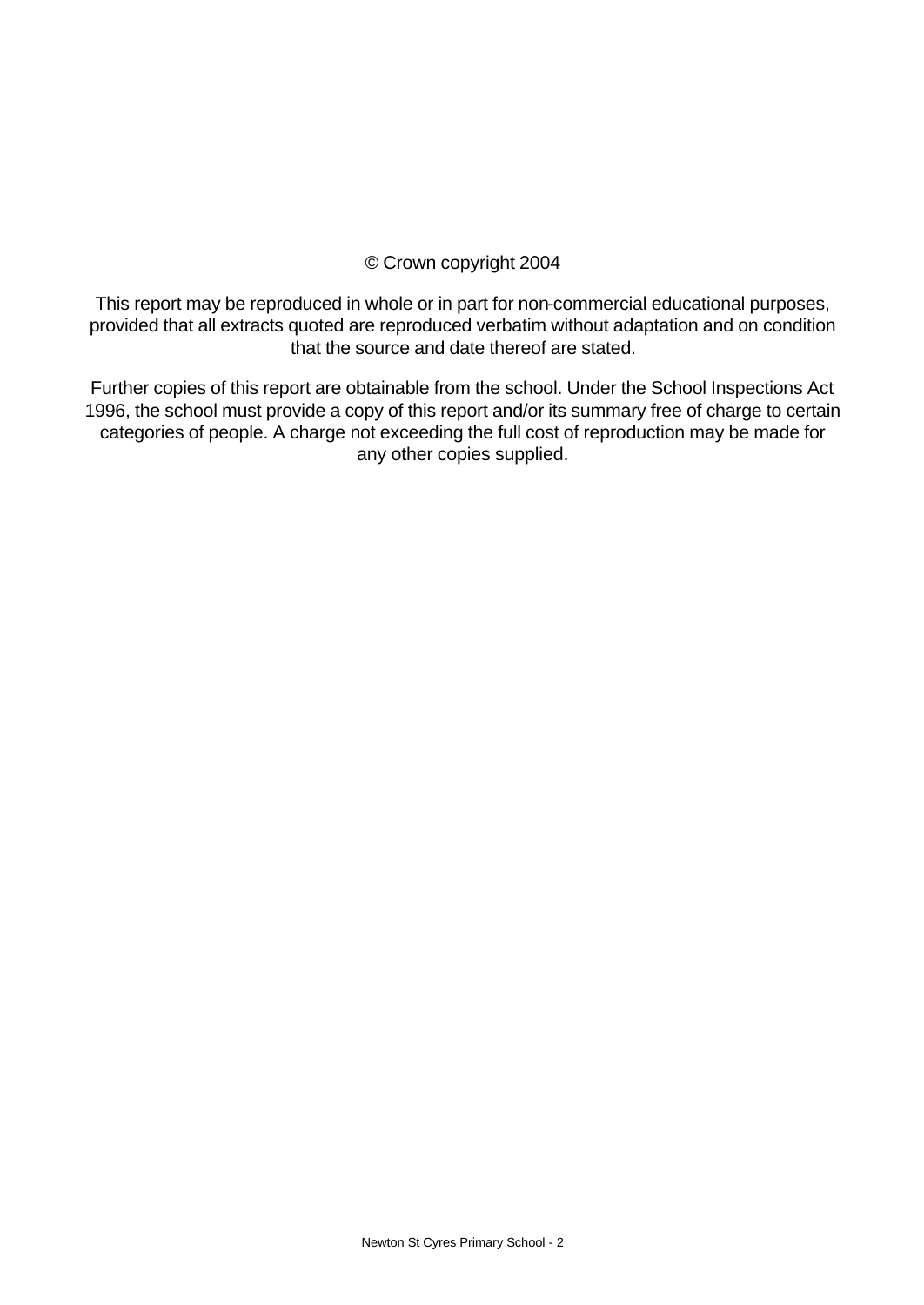## **INFORMATION ABOUT THE SCHOOL**

| Type of school:           |                             | Primary                |
|---------------------------|-----------------------------|------------------------|
| School category:          |                             | Community              |
| Age range of pupils:      |                             | $5 - 11$               |
| Gender of pupils:         |                             | Mixed                  |
| Number on roll:           |                             | 85                     |
| School address:           |                             | <b>Newton St Cyres</b> |
|                           |                             | Exeter                 |
|                           |                             | Devon                  |
| Post Code:                |                             | EX55DD                 |
| Telephone number:         |                             | 01392 851267           |
| Fax number:               |                             | 01392 851267           |
| Appropriate authority:    |                             | Governing Body         |
|                           | Name of chair of governors: | Liz Kingdom            |
| Date<br>Ωf<br>inspection: |                             | previous 26 April 1999 |

## **CHARACTERISTICS OF THE SCHOOL**

Newton St Cyres Primary School is a community school serving the village of Newton St Cyres and the surrounding communities. It provides full-time education for 85 pupils aged four to eleven. At the time of the inspection only two children were under five years of age. The school is popular locally and its roll has risen since the last inspection. Nearly all the pupils are from a white British background, although a few pupils are of mixed race origin. No pupils speak English as an additional language. The number of pupils eligible for free school meals is below the national average, although it has risen recently. The social and economic circumstances of pupils are neither advantaged nor disadvantaged. Only four pupils have been identified as having special educational needs at present and this figure is below the national average. There are no pupils attending the school who have statements of special educational needs. This is again below average. Pupils have been identified has having moderate learning difficulties, speech and communications problems and behavioural difficulties. The school has very small groups entering each year, although significant numbers join in Year 3 and Year 4. As a result, inward pupil mobility is above average. The composition of year groups varies considerably but, overall, pupils' attainment on entry to the school is broadly average. The school is rightly concerned about the lack of suitable parking for parents on the school site and has participated successfully in a 'walking bus' scheme since February 2004. The school is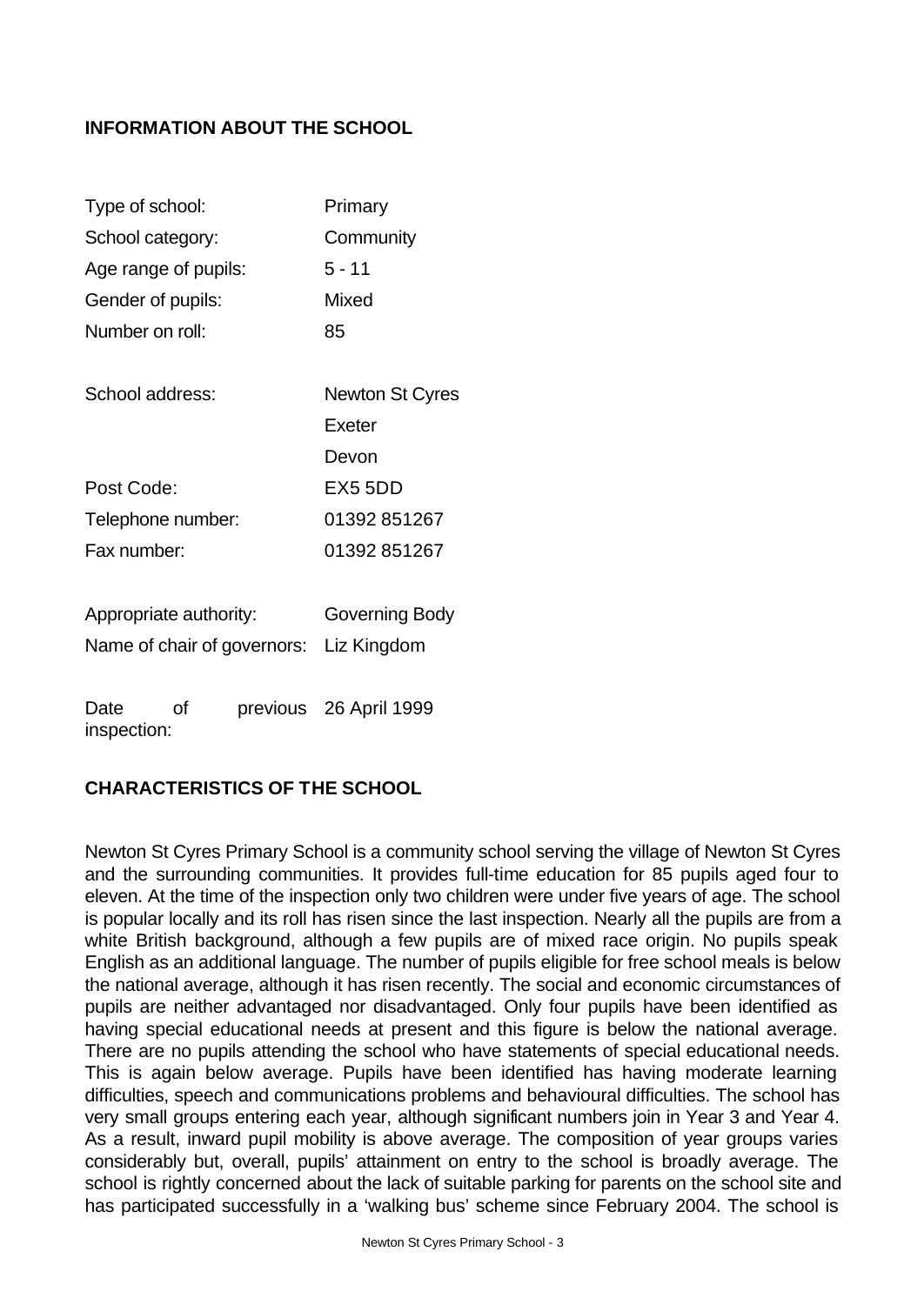also participating in the Healthy Schools scheme and Investors in People. In 2000 and 2001 the school received Achievement Awards for the good progress pupils made in Years 3 to 6.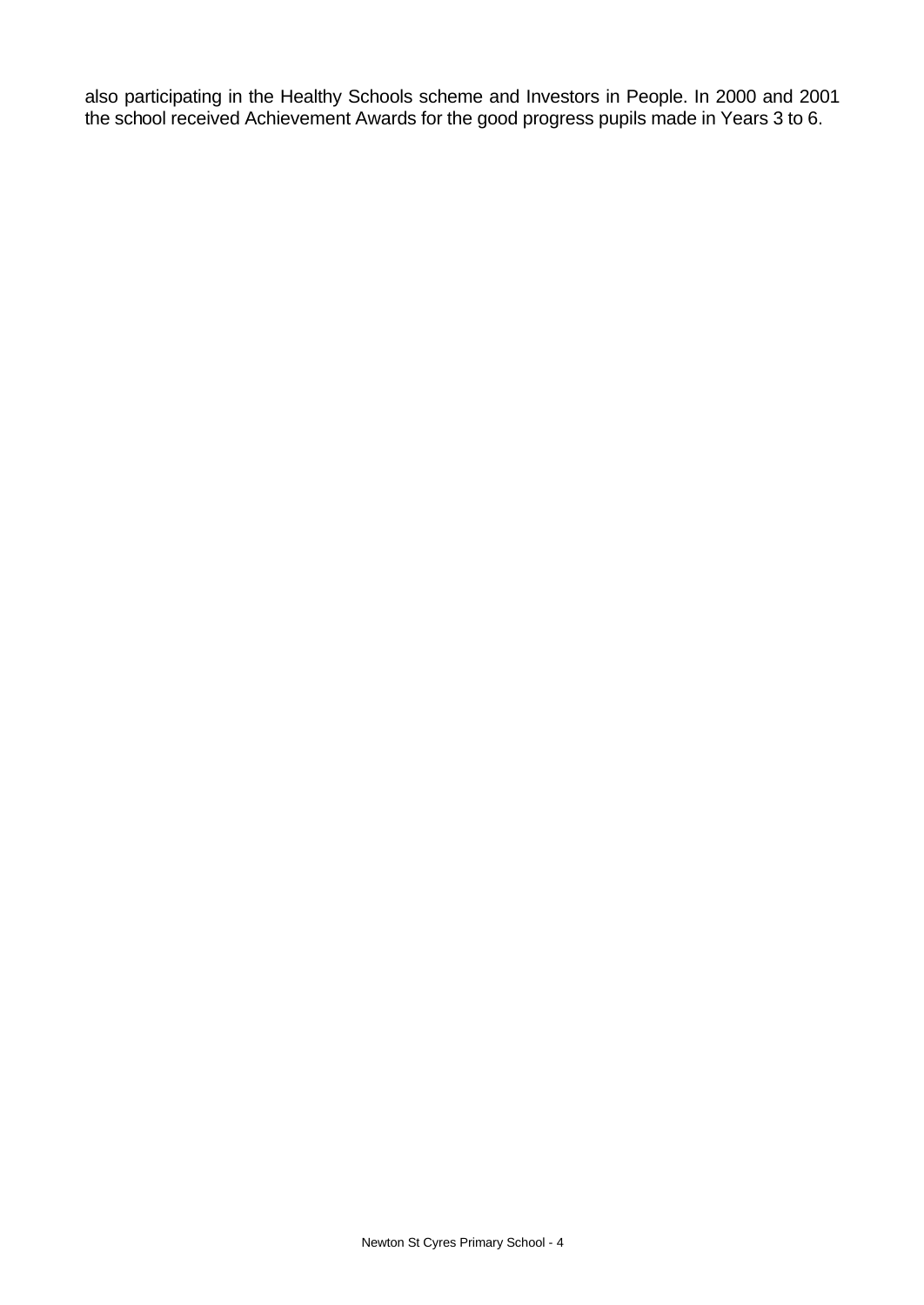## **INFORMATION ABOUT THE INSPECTION TEAM**

| Members of the inspection team |                           |                | <b>Subject responsibilities</b>                   |
|--------------------------------|---------------------------|----------------|---------------------------------------------------|
| 13712                          | <b>Stephen Dennett</b>    | Lead inspector | <b>Mathematics</b>                                |
|                                |                           |                | Science                                           |
|                                |                           |                | Information and communication<br>technology (ICT) |
|                                |                           |                | Art and design                                    |
|                                |                           |                | Design and technology                             |
|                                |                           |                | Physical education (PE)                           |
| 31729                          | <b>Bernard Harrington</b> | Lay inspector  |                                                   |
| 18498                          | <b>Denise Morris</b>      | Team inspector | English                                           |
|                                |                           |                | Religious education (RE)                          |
|                                |                           |                | Geography                                         |
|                                |                           |                | History                                           |
|                                |                           |                | <b>Music</b>                                      |
|                                |                           |                | <b>Foundation Stage</b>                           |
|                                |                           |                | <b>Special Educational Needs</b>                  |

The inspection contractor was:

Altecq Inspections Limited 102 Bath Road Cheltenham **Gloucestershire** GL53 7JX

Any concerns or complaints about the inspection or the report should be made initially to the contractor. The procedures are set out in the leaflet *'Complaining about Ofsted Inspections'*, which is available from Ofsted Publications Centre (telephone 07002 637833) or Ofsted's website (www.ofsted.gov.uk).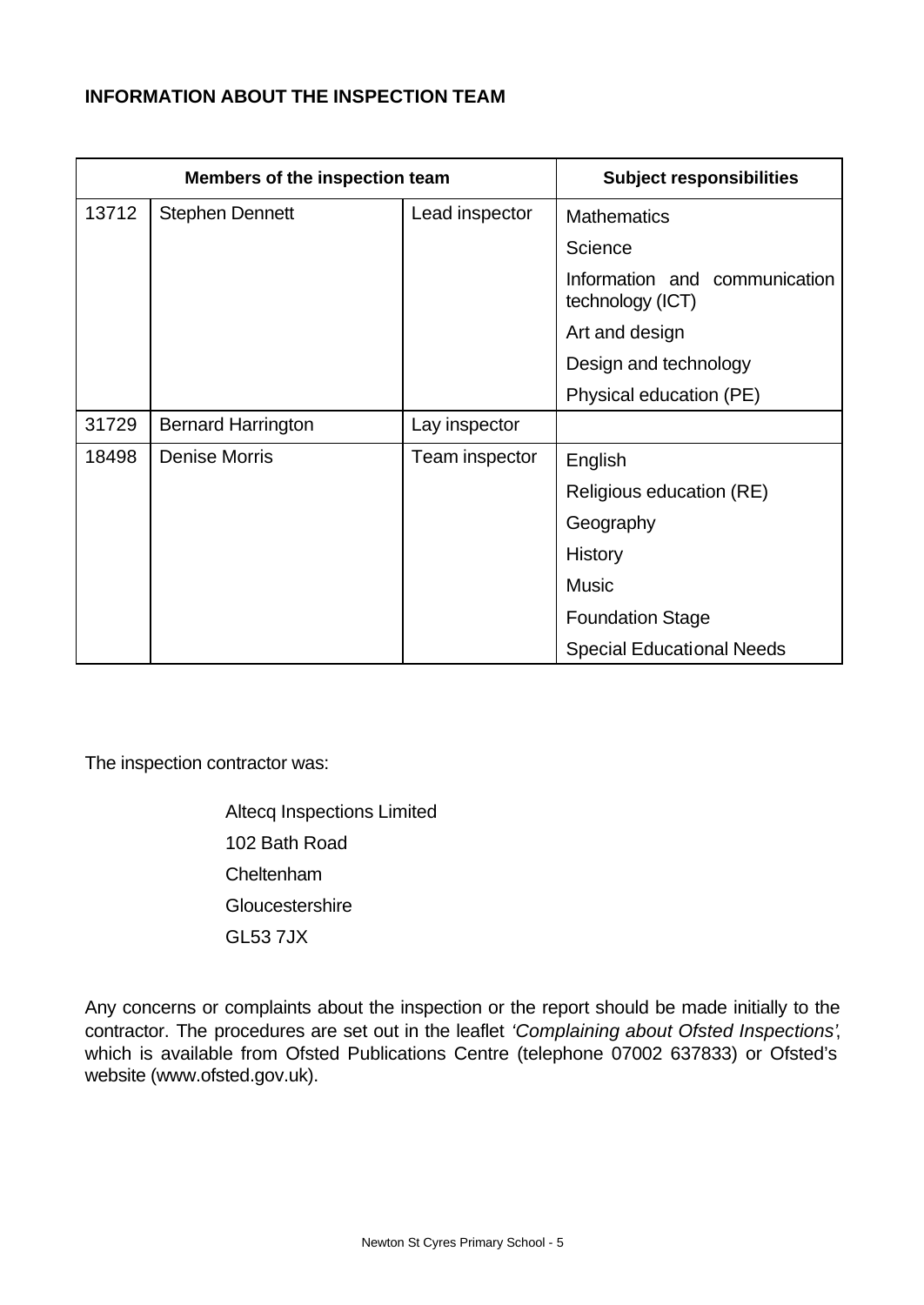## **REPORT CONTENTS**

| <b>PART A: SUMMARY OF THE REPORT</b>                      | 6  |
|-----------------------------------------------------------|----|
| <b>PART B: COMMENTARY ON THE MAIN INSPECTION FINDINGS</b> |    |
| <b>STANDARDS ACHIEVED BY PUPILS</b>                       |    |
|                                                           | 8  |
| Standards achieved in areas of learning and subjects      |    |
| Pupils' attitudes, values and other personal qualities    |    |
| <b>QUALITY OF EDUCATION PROVIDED BY THE SCHOOL</b>        | 10 |
| Teaching and learning                                     |    |
| The curriculum                                            |    |
| Care, guidance and support                                |    |
| Partnership with parents, other schools and the community |    |
| <b>LEADERSHIP AND MANAGEMENT</b>                          | 15 |

Page

## **PART C: THE QUALITY OF EDUCATION IN AREAS OF LEARNING AND SUBJECTS 17**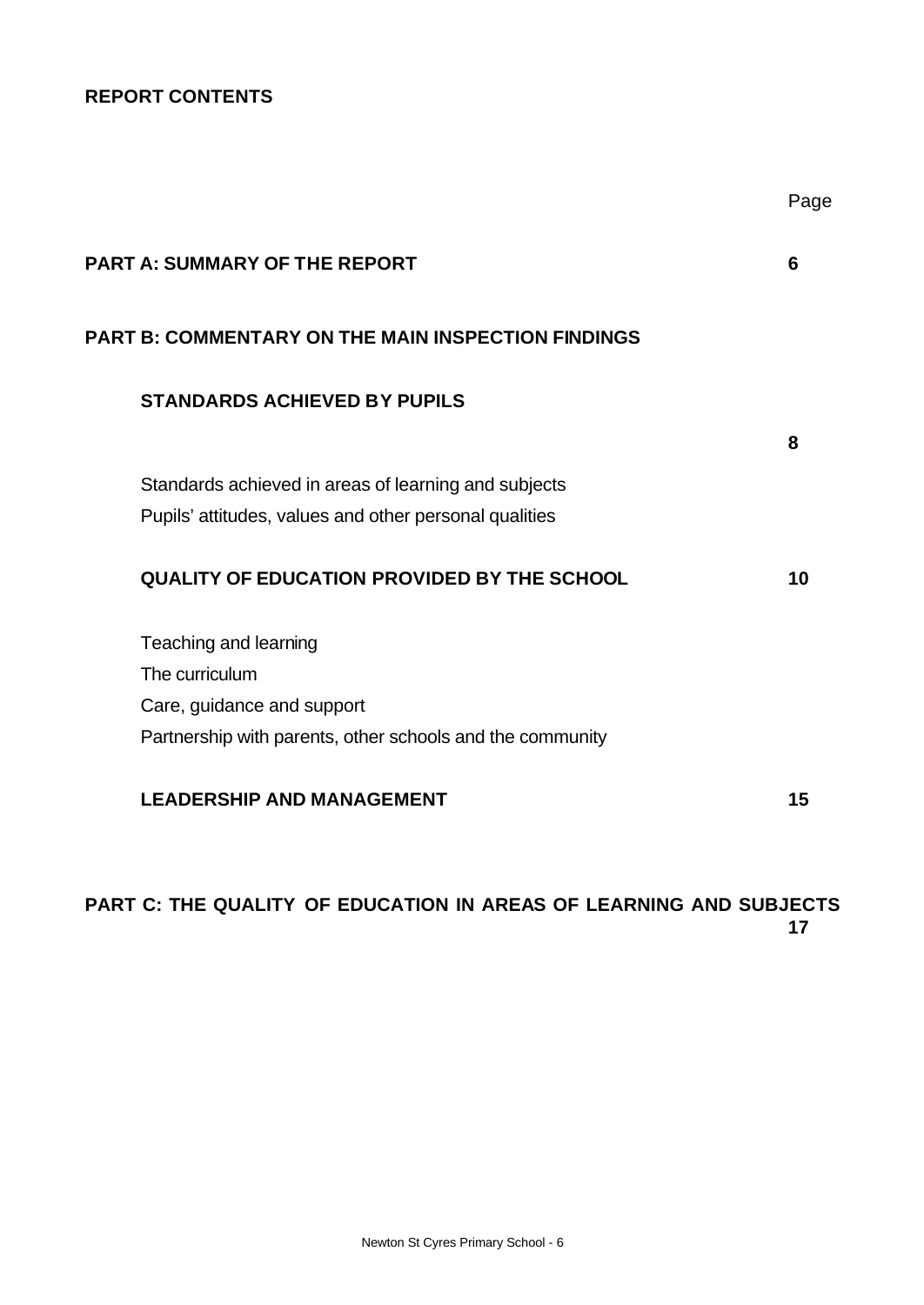## **AREAS OF LEARNING IN THE FOUNDATION STAGE**

**SUBJECTS IN KEY STAGES 1 AND 2**

## **PART D: SUMMARY OF THE MAIN INSPECTION JUDGEMENTS 26**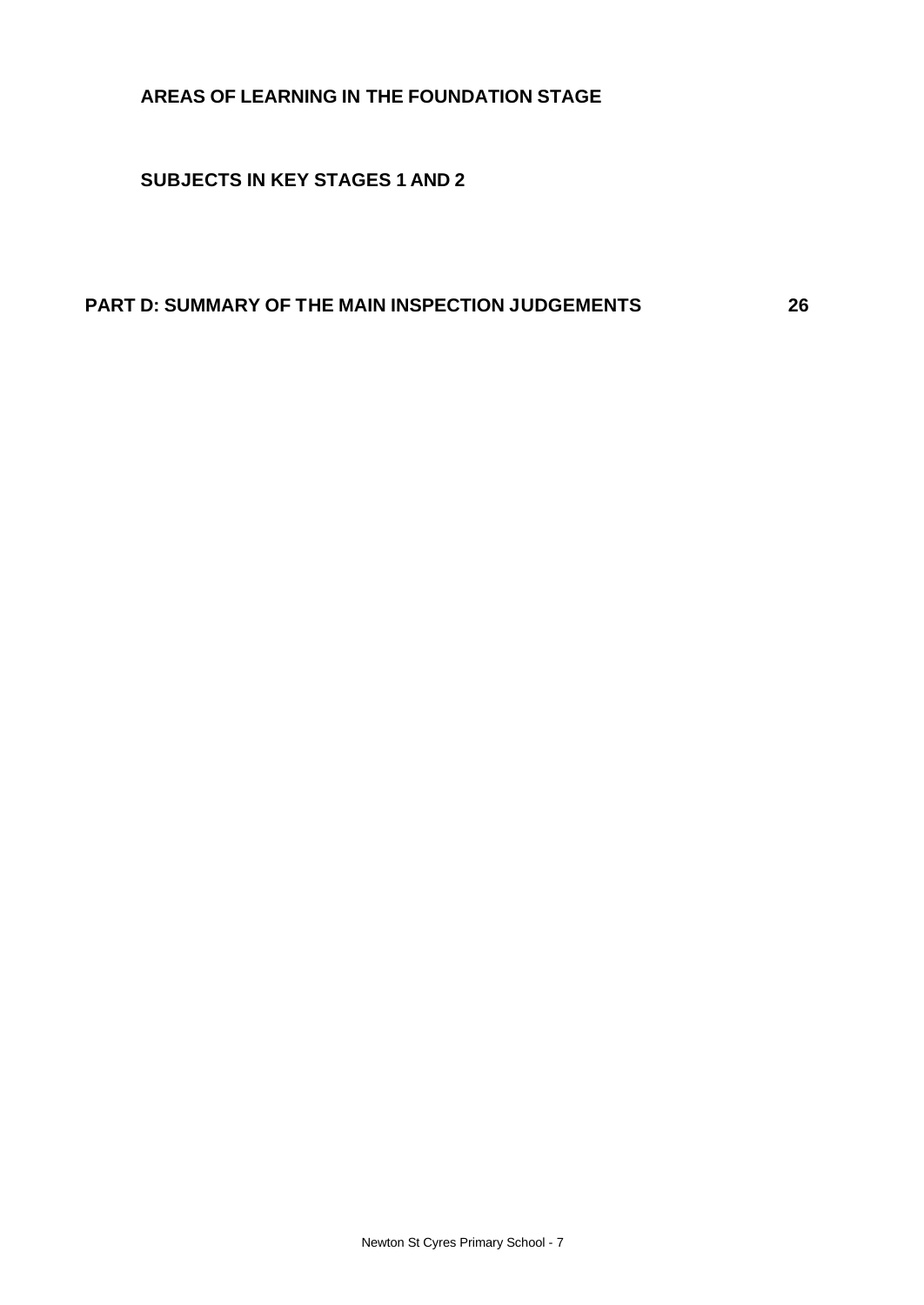# **PART A: SUMMARY OF THE REPORT**

## **OVERALL EVALUATION**

This is a **very effective** school which has made a very good level of improvement since its last inspection. It is very well led and managed. The headteacher has an excellent educational vision and has built a very effective team around her. The school provides **good** value for money.

#### **The school's main strengths and weaknesses are:**

- The use of information and communication technology and pupils' literacy skills in subjects across the curriculum are both very good.
- Pupils' achievement in mathematics in Years 1 and 2 is very good.
- Relationships throughout the school are very good.
- Teachers' planning is very effective and they use very good teaching methods.
- The enrichment of the curriculum is very good.
- There are very good links with parents, the community and other educational institutions.
- Pupils are very well cared for.

The school has made a **very good** level of improvement since the last inspection. There has been a very good improvement in the provision for more able pupils and they are now achieving well. All the issues relating to pupils with emotional and behavioural problems have been dealt with very well. The curriculum for pupils in Years 3 to 6 has been significantly improved and now includes many suitable opportunities for pupils to write at length. Standards of handwriting have also improved. All the matters relating to health and safety have been dealt with effectively.

## **STANDARDS ACHIEVED**

| <b>Results in National</b><br>Curriculum tests at the end<br>of Year 6, compared with: |      | similar schools |      |      |
|----------------------------------------------------------------------------------------|------|-----------------|------|------|
|                                                                                        | 2001 | 2002            | 2003 | 2003 |
| English                                                                                |      |                 | n    |      |
| mathematics                                                                            |      |                 |      |      |
| science                                                                                |      |                 |      |      |

*Key: A - well above average; B – above average; C – average; D – below average; E – well below average*

*Similar schools are those whose pupils attained similarly at the end of Year 2.*

Pupils' standards of achievement are **good**. Early results from the 2004 national tests indicate that standards in reading and mathematics in Years 1 and 2 were very high and that in writing they were above average. In Years 3 to 6 in 2004, standards were very high in English and science, and average in mathematics. As the number of pupils taking the test is small, results tend to vary considerably, depending on the composition of the year group. Children generally enter school with levels of attainment which are close to the national average. They make good progress at the Foundation Stage and enter Year 1 with standards which are generally in line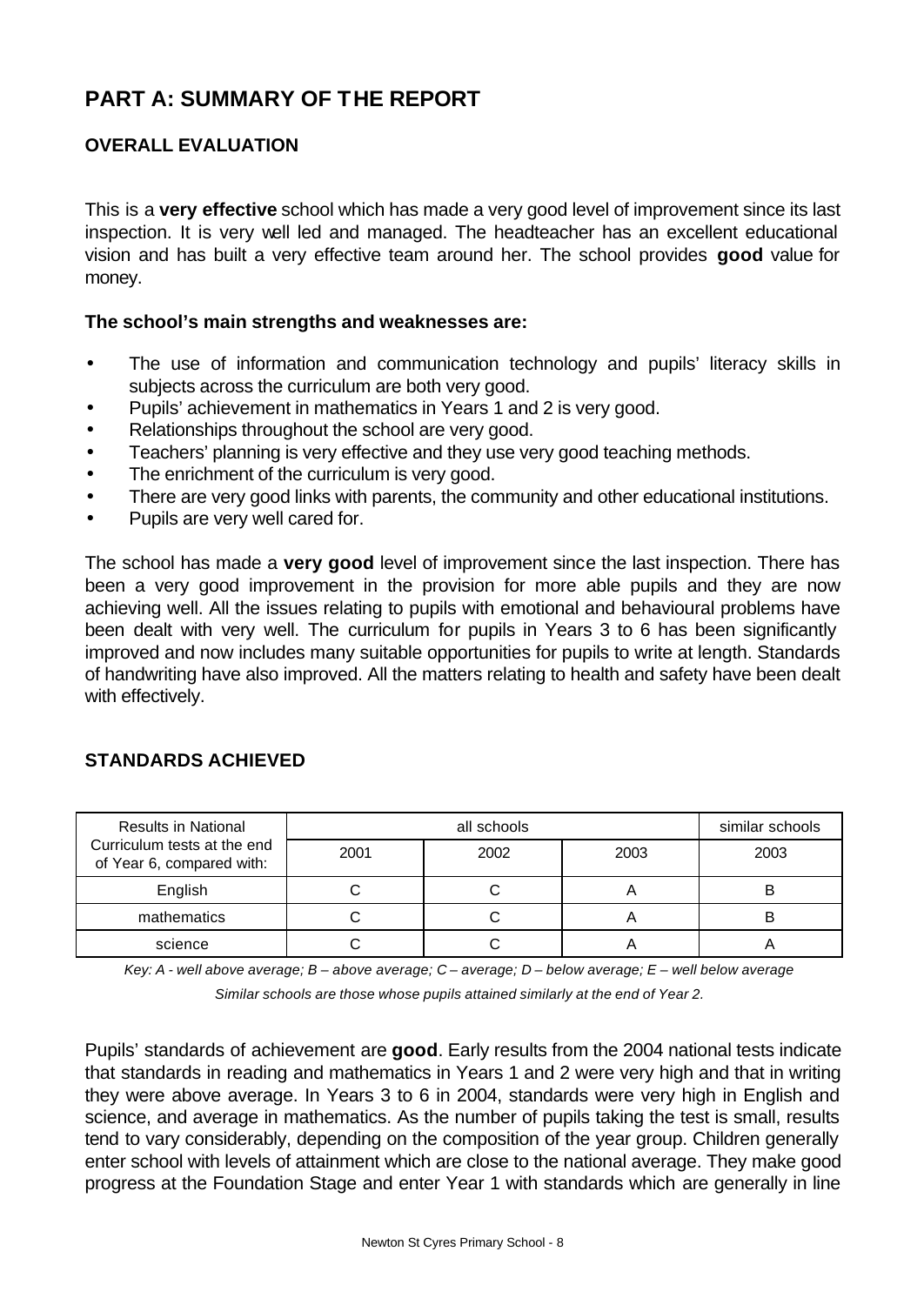with the Early Learning Goals<sup>1</sup> for children of this age, except in their knowledge and understanding of the world, their physical development and creative development, where the majority of pupils are likely to exceed the Early Learning Goals. The inspection judges that standards by the end of Year 2 are above average in English, mathematics and science. Standards are above expectations in information and communications technology (ICT), art and design, design and technology, music and physical education (PE). Pupils' achievement by Year 2 is good. Pupils continue to make good progress and by the end of Year 6, standards are above average in English, mathematics and science. Standards are above those expected nationally in ICT, art and design, design and technology and PE. Pupils' levels of achievement by Year 6 are good. In religious education (RE) standards are in line with those expected in the locally agreed syllabus at both key stages. The achievement of pupils with special educational needs is good throughout the school.

Provision for pupils' spiritual, moral, social and cultural development is **good**. Pupils' attitudes to school are **good**. Behaviour in lessons and around the school is **good**. Relationships are very good throughout the school. Attendance is **very good**.

## **QUALITY OF EDUCATION**

The quality of education provided by the school is **good**.

Teaching and learning are both **good.** Planning is very good and teachers use very effective teaching methods. Pupils demonstrate good levels of concentration and this has a positive effect on the progress they make. Systems for assessment are very good at the Foundation Stage and in English and mathematics. Assessment is good overall. The information gathered is used effectively to adjust planning and set targets for further improvement. Very good use is made of ICT to support learning in most subjects and pupils make very good use of their literacy skills in many subjects.

The curriculum meets the needs of pupils well. The school provides many very good opportunities for enriching the high-quality curriculum. Staffing levels are good and have a positive effect on the progress pupils make. The accommodation is good. The school has very good procedures for pupils' care, welfare, health and safety. Pupils are very well looked after and the arrangements for the induction of the youngest children are excellent. The involvement of pupils in the development and work of the school is very good. Links with parents are very good and parents play an active part in the life of the school. The school provides very good quality information, which is appreciated by all concerned. Links with the community are also very good. There are excellent links with other educational institutions, including the University of Plymouth (Rolle College).

## **LEADERSHIP AND MANAGEMENT**

j

The leadership and management of the school are **very good**. The leadership of the school by the headteacher is **very good** and management is **very good**. The headteacher provides an excellent educational direction to the work of the school and is well supported by the staff. The

<sup>&</sup>lt;sup>1</sup> Early Learning Goals are expectations for most children to reach by the end of the Foundation Stage. They refer mainly to achievements children make in connection with communication, language and literacy; mathematical development; and personal, social and emotional development; knowledge and understanding of the world; physical and creative development.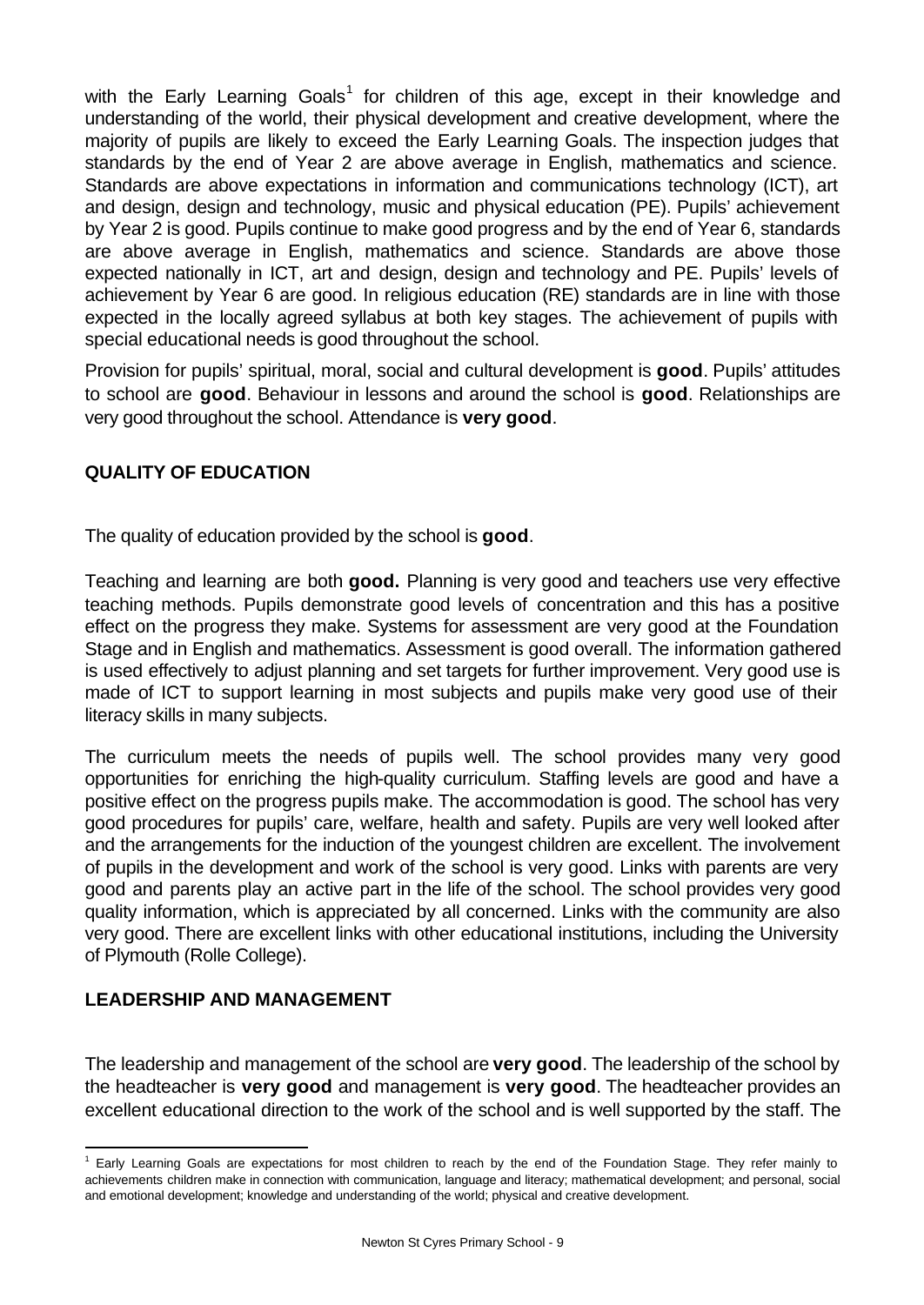governance of the school is good and all statutory requirements are met. Subject co-ordinators make a good contribution to the management of the school, and this is having a positive effect on pupils' learning. There is a sharp focus on raising standards and improving provision. Financial management is very good and funds are managed efficiently. There are very good systems for routine administration.

## **PARENTS' AND PUPILS' VIEWS OF THE SCHOOL**

Parents have very positive views of all aspects of the school. Responses to the inspection questionnaire were overwhelmingly supportive of the school.

Pupils are also very positive about the school. Pupils expressly enjoy using the school swimming pool and attending the residential course at the Beacon Centre in Lynton.

## **IMPROVEMENTS NEEDED**

In order to improve further, the school needs to implement the targets set within the school's own school improvement plan.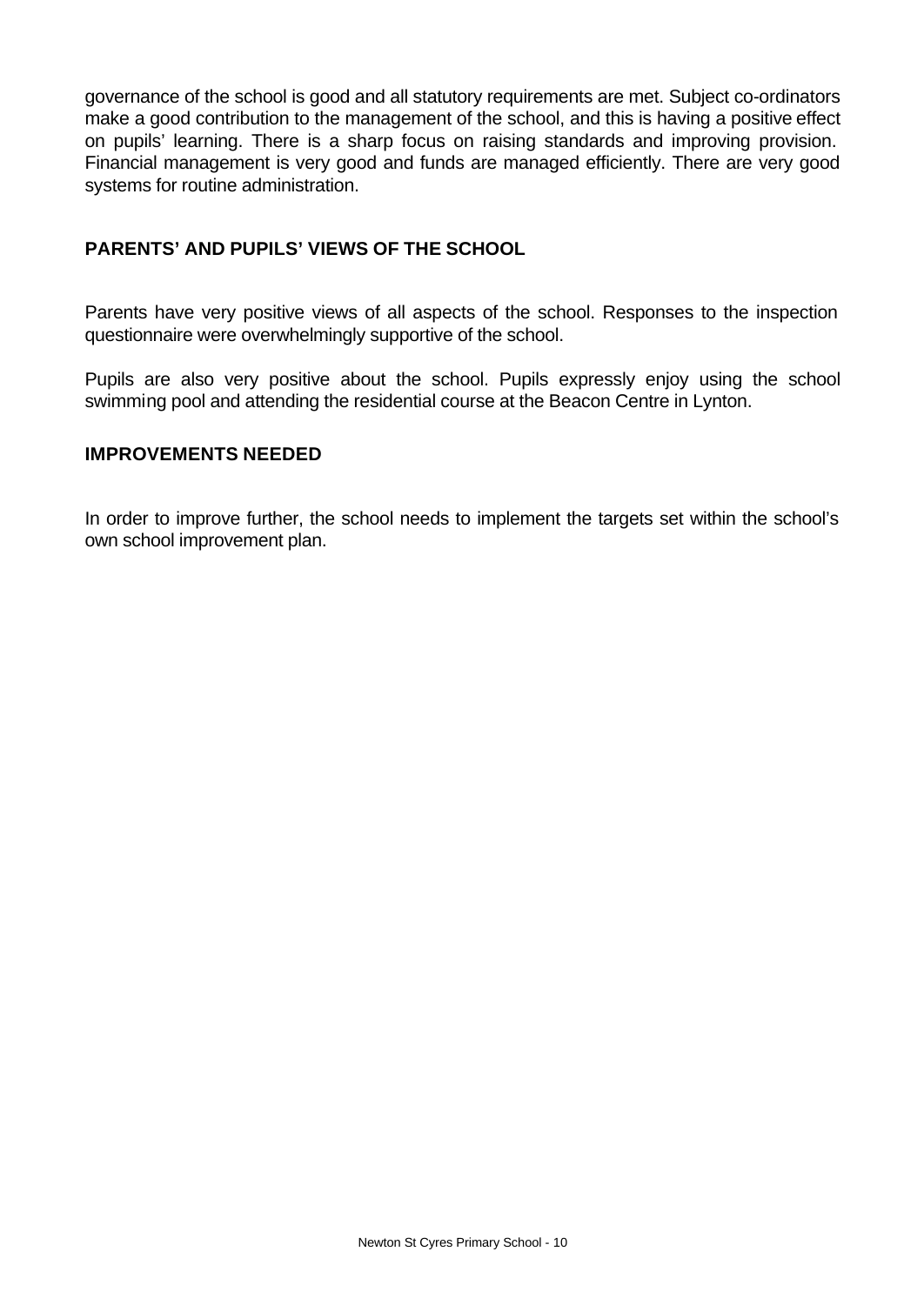# **PART B: COMMENTARY ON THE INSPECTION FINDINGS**

## **STANDARDS ACHIEVED BY PUPILS**

## **Standards achieved in areas of learning and subjects**

Standards are **above average**. Pupils' levels of achievement are **good**.

## **Main strengths and weaknesses**

- Pupils' achievement in mathematics is very good in Years 1 and 2.
- Pupils' competence in ICT is very good.

## **Commentary**

- 1. Children enter the Foundation Stage with levels of attainment that are generally average, although this varies from year to year. At present they are achieving well, as they make good progress in their learning. Most children are likely to achieve the Early Learning Goals in literacy, numeracy and their social development by the time they enter Year 1. They are likely to exceed the Early Learning Goals in their knowledge and understanding of the world, and their physical and creative development.
- 2. In the 2003 national tests at the end of Year 2, results were well above average in reading and writing and above average in mathematics. They were above those found in similar schools in reading and writing, but average in mathematics. In reading and writing, the proportion of pupils achieving the higher Level 3 was above average. The proportion of pupils achieving the higher Level 3 in mathematics was below average. According to teachers' assessments at the end of Year 2, standards in science were very high.

| Standards in national tests at the end of Year 2 - average point scores in 2003        |                |                  |  |  |  |  |
|----------------------------------------------------------------------------------------|----------------|------------------|--|--|--|--|
|                                                                                        |                |                  |  |  |  |  |
| Standards in:                                                                          | School results | National results |  |  |  |  |
| reading                                                                                | 17.2(17.1)     | 15.7 (15.8)      |  |  |  |  |
| writing                                                                                | 15.9 (15.0)    | 14.6 (14.4)      |  |  |  |  |
| mathematics                                                                            | 17.2 (17.4)    | 16.3 (16.5)      |  |  |  |  |
| There were 11 pupils in the year group. Figures in brackets are for the previous year. |                |                  |  |  |  |  |

3. Results in English, mathematics and science were well above the national average in the 2003 national tests at the end of Year 6. In English and mathematics, results were above average when compared with pupils' prior attainment at the end of Year 2. In science, results were well above average compared with pupils' prior attainment at the end of Year 2. In English, the proportion of pupils gaining the higher Level 5 was above average. In mathematics and science, the proportion of pupils gaining the higher Level 5 was well above average. Standards in all three core subjects were above average. The school's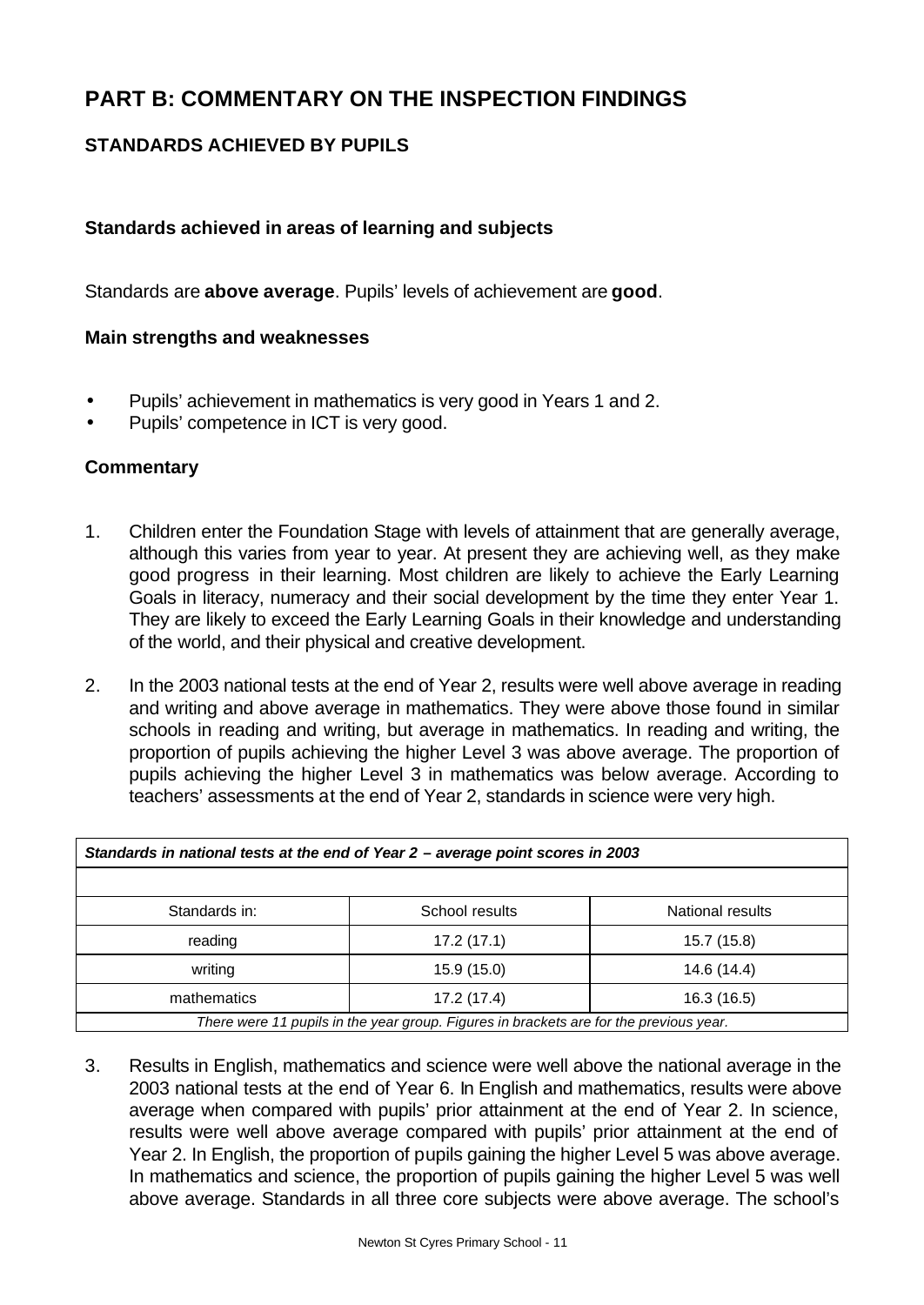improvement in test results is above the national trend. Inspection evidence tends to support these good test results. It should be noted that as year groups are small, there are significant variations in results from year to year which makes detailed statistical analysis unreliable.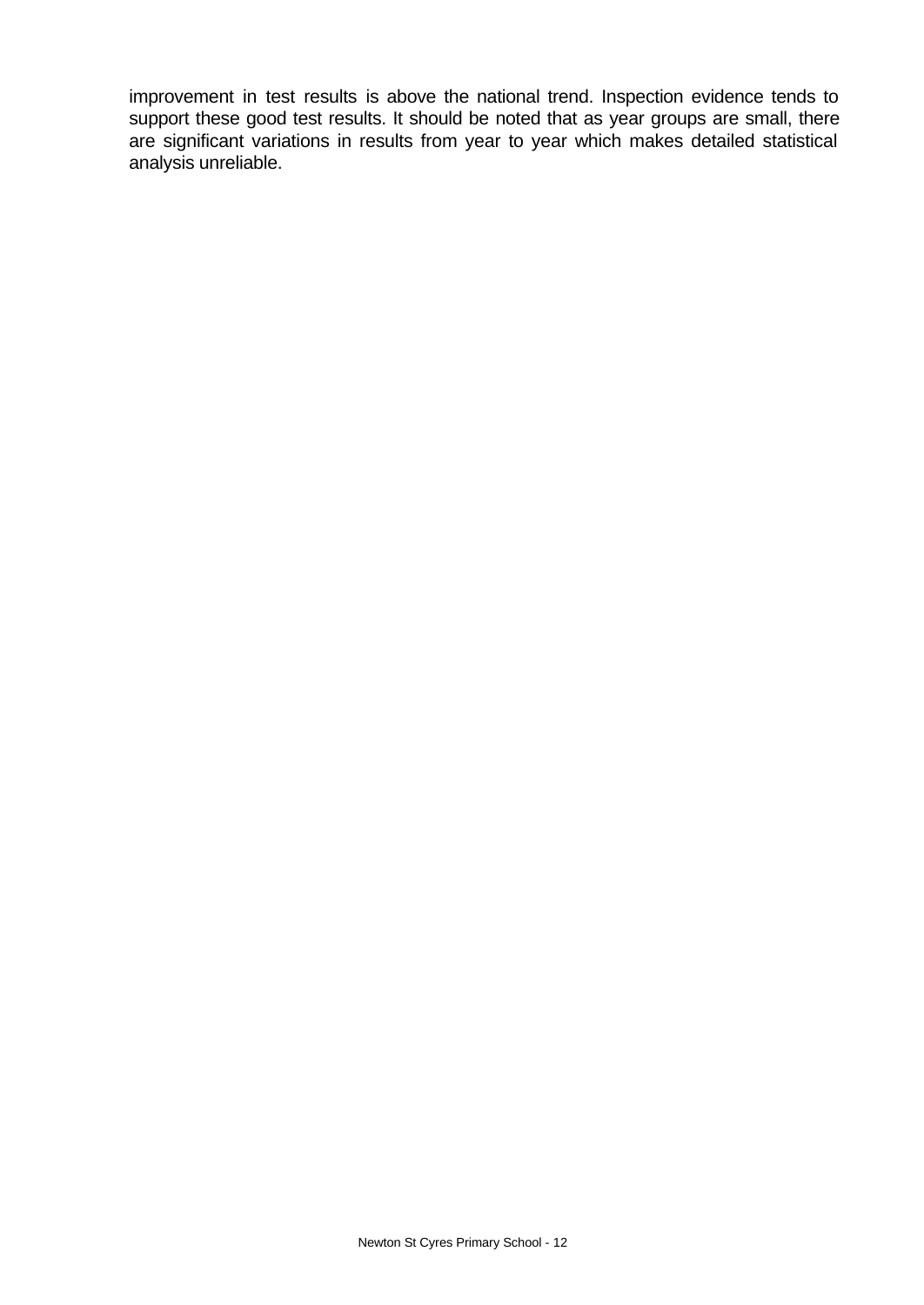| Standards in national tests at the end of Year 6 - average point scores in 2003        |                |                  |  |  |  |  |  |
|----------------------------------------------------------------------------------------|----------------|------------------|--|--|--|--|--|
|                                                                                        |                |                  |  |  |  |  |  |
| Standards in:                                                                          | School results | National results |  |  |  |  |  |
| English<br>29.0 (27.0)<br>26.8 (27.0)                                                  |                |                  |  |  |  |  |  |
| mathematics<br>29.0 (26.5)<br>26.8 (26.7)                                              |                |                  |  |  |  |  |  |
| 31.0(27.5)<br>28.6 (28.3)<br>science                                                   |                |                  |  |  |  |  |  |
| There were 12 pupils in the year group. Figures in brackets are for the previous year. |                |                  |  |  |  |  |  |

- 4. Early results from the 2004 national tests indicate that standards in reading and mathematics in Years 1 and 2 were very high. Standards in writing were above average. Teacher assessments in science indicate that standards were very high in this subject. In Years 3 to 6, standards were again very high in English and science, and average in mathematics.
- 5. The inspection judges that standards in English are currently above average at the end of both Year 2 and Year 6. Pupils enter Year 1 with average literacy skills and make good progress in their learning at both key stages. As a result, pupils' achievement is good in the subject. Most pupils have well-developed speaking and reading skills. Standards in reading and writing are also above average. Pupils make very good use of their literacy skills in subjects across the curriculum.
- 6. Standards in mathematics are currently above average at the end of Year 2 and Year 6. Pupils' achievement is good and very good in Years 1 and 2, where pupils are making very good progress in their learning. Standards in mental arithmetic are good throughout the school. Pupils make good use of their mathematical skills in other subjects, especially in science.
- 7. In science, standards are currently above expectations at the end of Year 2 and pupils' achievement is good. Standards at the end of Year 6 are above average and pupils have well-developed investigative skills. Pupils' achievement is good, and this is supported by the good progress they make between the end of Year 2 and the end of Year 6.
- 8. Standards are above expectations in ICT, art and design, design and technology, music and physical education. Pupils' achievement by Year 2 is good. Pupils continue to make good progress and by the end of Year 6, standards are above average in English, mathematics and science. Standards are above expectations in ICT, art and design, design and technology and physical education. Pupils' levels of achievement by Year 6 are good. Standards in religious education are in line with those expected by the locally agreed syllabus at both key stages. Pupils' levels of competence in ICT are very good and they use their skills very effectively to support their learning in subjects across the curriculum.
- 9. Pupils with special educational needs make good progress towards achieving their targets. This is due, in part, to the high quality support provided by teaching assistants, as well as well-focused individual education plans.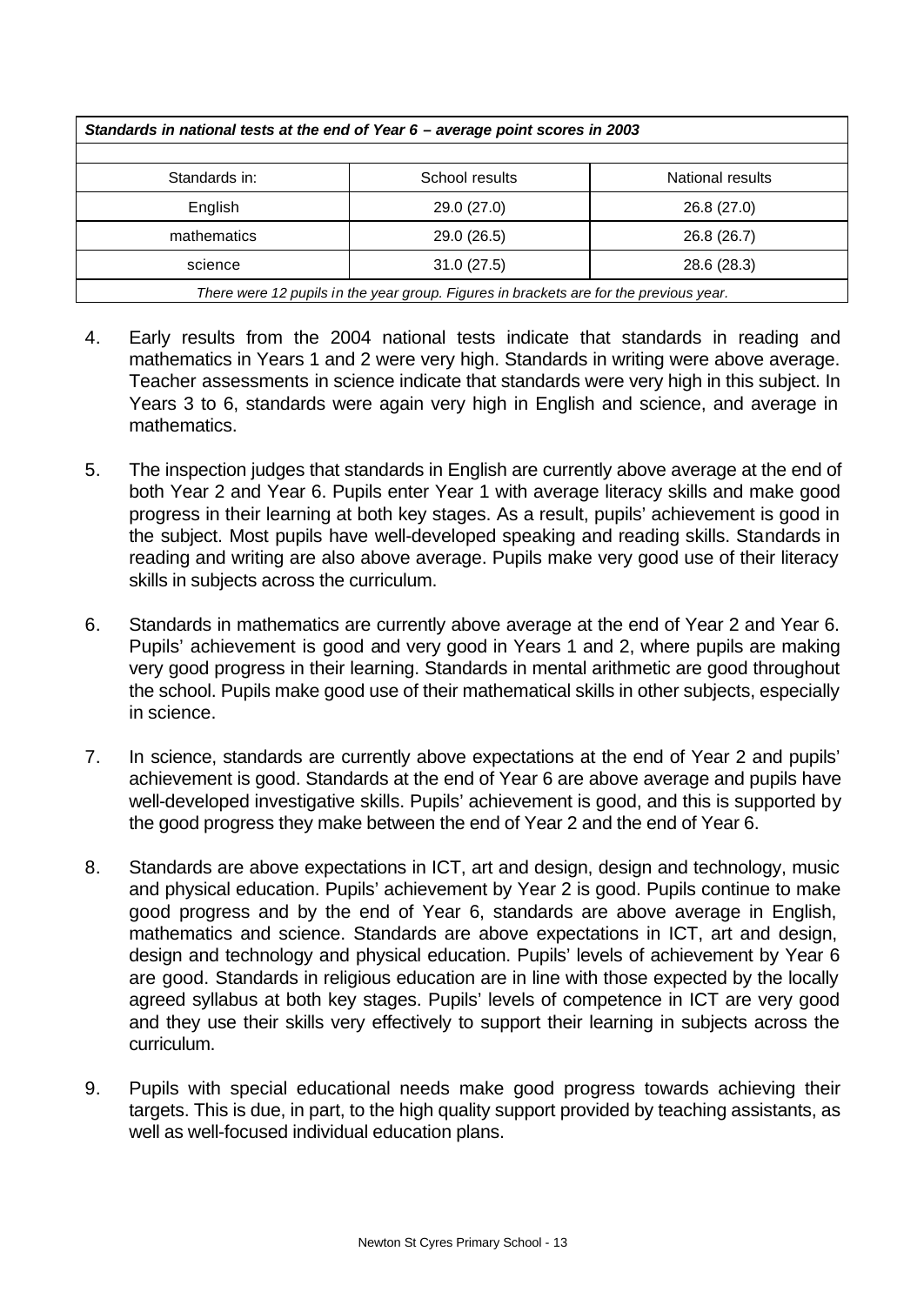## **Pupils' attitudes, values and other personal qualities**

Pupils' attitudes, behaviour and personal development are **good**. Attendance is **very good**.

## **Main strengths and weaknesses**

- Relationships in the school are very good.
- Pupils have high levels of self-esteem and confidence.
- The behaviour of pupils in Years 1 and 2 is very good.

## **Commentary**

- 10. Pupils' attitudes to school are positive and they enjoy all the activities that the school provides. Relationships are very good and pupils work well together in and around the school. They show good levels of interest in school life. This was exemplified during the inspection by pupils' eagerness to share their experiences and talk about their work. Their positive attitudes lead to good behaviour and helpful, polite attention in class. Behaviour in Years 1 and 2 is very good.
- 11. Pupils have high levels of self-esteem and confidence. They enjoy sharing their achievements and are proud of their work. They often stand up in class and report on what they have been doing. They take messages readily and with responsibility from the earliest years. Because they are treated with respect and kindness by adults, they offer to help and were frequently seen tidying up classrooms and giving out resources.
- 12. There is a strong commitment in the school to the community. Pupils value people from all walks of life. They were keen to talk about older visitors who had talked to them about their own lives, and they have benefited from a wide range of visitors, such as the postman, the vicar and local trades people, talking about their work. This has led to pupils having a sense of responsibility and pride in their own environment.
- 13. Pupils' personal development is good overall. Pupils' spiritual development and cultural development is good and their moral and social development is very good. Art makes a valuable contribution to personal development, both cultural and spiritual. A good contribution to personal development is made through science and the healthy eating initiative. Pupils were very skilled at identifying which foods were good for you and which were *'not as good'* during lunchtimes.

## **Attendance & punctuality**

14. Attendance is very good with no unauthorised absence. The rate of attendance for last year was 96.2 per cent which is well above the national average. This very good rate of attendance has been maintained over a number of years. All absences have been authorised and there has been an extremely small number of instances of lateness.

*Attendance in the latest complete reporting year (%)*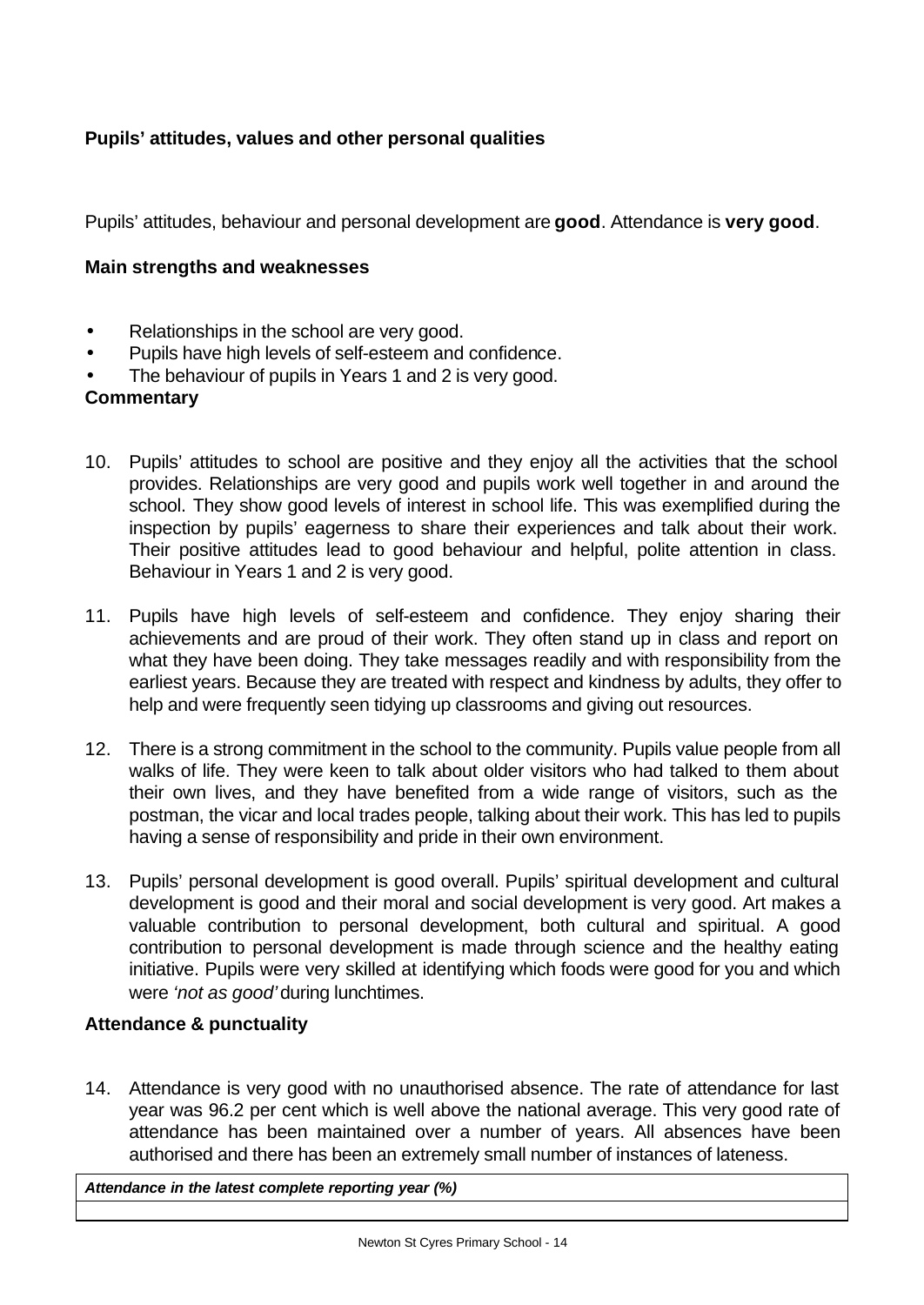| Authorised absence                                                                                                    |     |  | Unauthorised absence |     |
|-----------------------------------------------------------------------------------------------------------------------|-----|--|----------------------|-----|
| School data:                                                                                                          | 3.8 |  | School data:         | 0.0 |
| National data:                                                                                                        | 5.4 |  | National data:       | 0.4 |
| The table gives the percentage of half days (sessions) missed through absence for the latest complete reporting year. |     |  |                      |     |

## **Exclusions**

15. There were no exclusions in the previous academic year.

## **QUALITY OF EDUCATION PROVIDED BY THE SCHOOL**

The quality of education provided by the school is **good**. Teaching and learning are **good**. The curriculum is **good** and opportunities for enrichment are **very good**. Pupils are supported and guided **very well**. There are **very good** links with parents, the community and other schools.

## **Teaching and learning**

The quality of teaching is **good**. The quality of pupils' learning is also **good**. Assessment is **good**.

## **Main strengths and weaknesses**

- Teachers' planning is very effective.
- Teachers use very effective teaching methods.
- Very good use is made of teaching assistants and they make a significant and positive contribution to pupils' learning.
- Teachers are very good at promoting equality of opportunity in all the school's activities.

## **Commentary**

#### *Summary of teaching observed during the inspection in 37 lessons*

| Excellent | √ery good | Good     | Satisfactory | Unsatisfactory | Poor | Very Poor |
|-----------|-----------|----------|--------------|----------------|------|-----------|
| ∠ (5%)    | 10 (27%)  | 24 (65%) | (3%)         |                |      |           |

*The table gives the number of lessons observed in each of the seven categories used to make judgements about lessons; figures in brackets show percentages where 30 or more lessons are seen.*

16. Teaching and learning at the Foundation Stage are good. The teacher has a good command of the areas of learning for children and uses this knowledge effectively to ensure that children make good progress in their acquisition of key skills. Planning and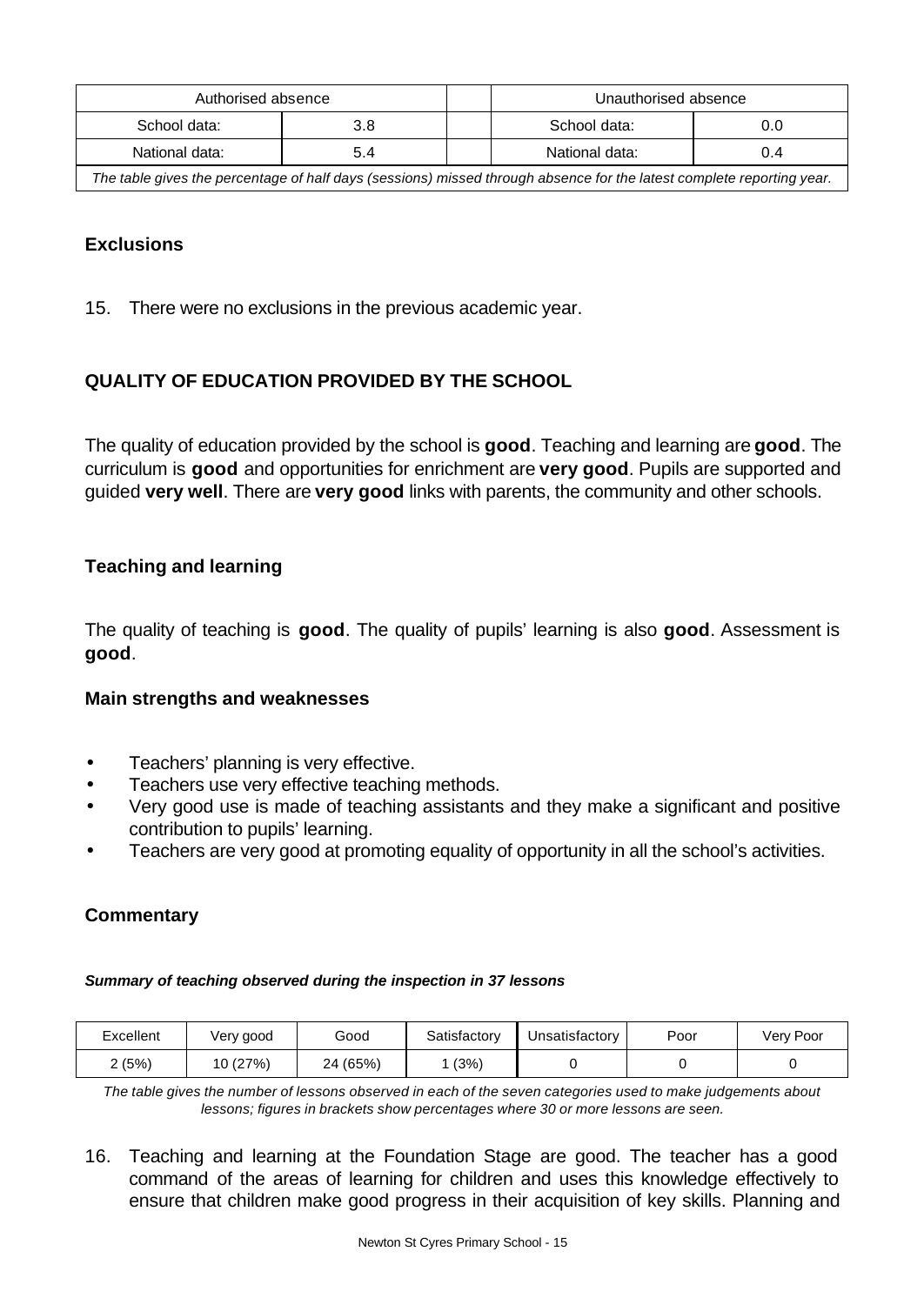assessment are very good and this ensures that learning tasks are well matched to children's needs. The teacher encourages children to do their best and provide a wide range of interesting activities. As a result, children apply themselves enthusiastically to their work.

- 17. The quality of teaching and learning at both Key Stage 1 and Key Stage 2 is good. The teaching of English is good throughout the school and mathematics is taught very well in Years 1 and 2. Planning is very effective and clearly identifies what pupils need to learn in each lesson. As teachers share this information with pupils, the majority have a good grasp of what they need to do to improve their work. Teachers have secure subject knowledge and make effective use of questioning to ensure that pupils make good progress in their acquisition of knowledge, understanding and key skills. The teaching methods used are imaginative and quickly engage pupils' attention and interest. Very effective use is made of teaching assistants throughout the school. They work effectively with individual pupils and small groups. The high-quality support given by teaching assistants makes a significant and positive contribution to pupils' learning.
- 18. Pupils' levels of concentration in most lessons are good. Teachers are constantly challenging pupils to do their best and provide the most able with stimulating extension work. Pupils work together well and encourage each other with positive comments. They also work well independently and are developing good research skills. All teachers take very effective steps to ensure that all pupils, including those with special educational needs, have full access to the curriculum.
- 19. Teachers make good provision for pupils with special educational needs. Targets are specific and are regularly checked to ensure that pupils are making progress. Teaching assistants are used very effectively to make sure pupils with special educational needs are fully included in lessons.
- 20. Assessment procedures are good overall. In English and mathematics, they are very good. Comprehensive assessments are made throughout the year, accurately identifying pupils' attainment. Teachers use the information to set challenging targets for future standards and to monitor pupils' progress. The assessments are also used to effectively identify which skills need more attention, and adjustments are made to future planning. Results from tests in English and mathematics are recorded and are monitored to track how much progress each individual pupil is making and to identify any underachievement. Pupils in need of further support are identified and effective strategies for their support are implemented.
- 21. Pupils are encouraged to evaluate their work and from an early age pupils are asked how well they think they have worked in the lesson and how well they have understood their activities. Teachers' daily monitoring of pupils' work ensures that activities in future lessons are well matched to pupils' needs so they build on what they already know and can do. Pupils' work is regularly marked, and comments celebrate pupils' hard work and success. Comments from the teacher also explain errors and set targets for better work. The effective use of assessment is enabling teachers to provide better levels of challenge than at the previous inspection and pupils consequently are achieving well.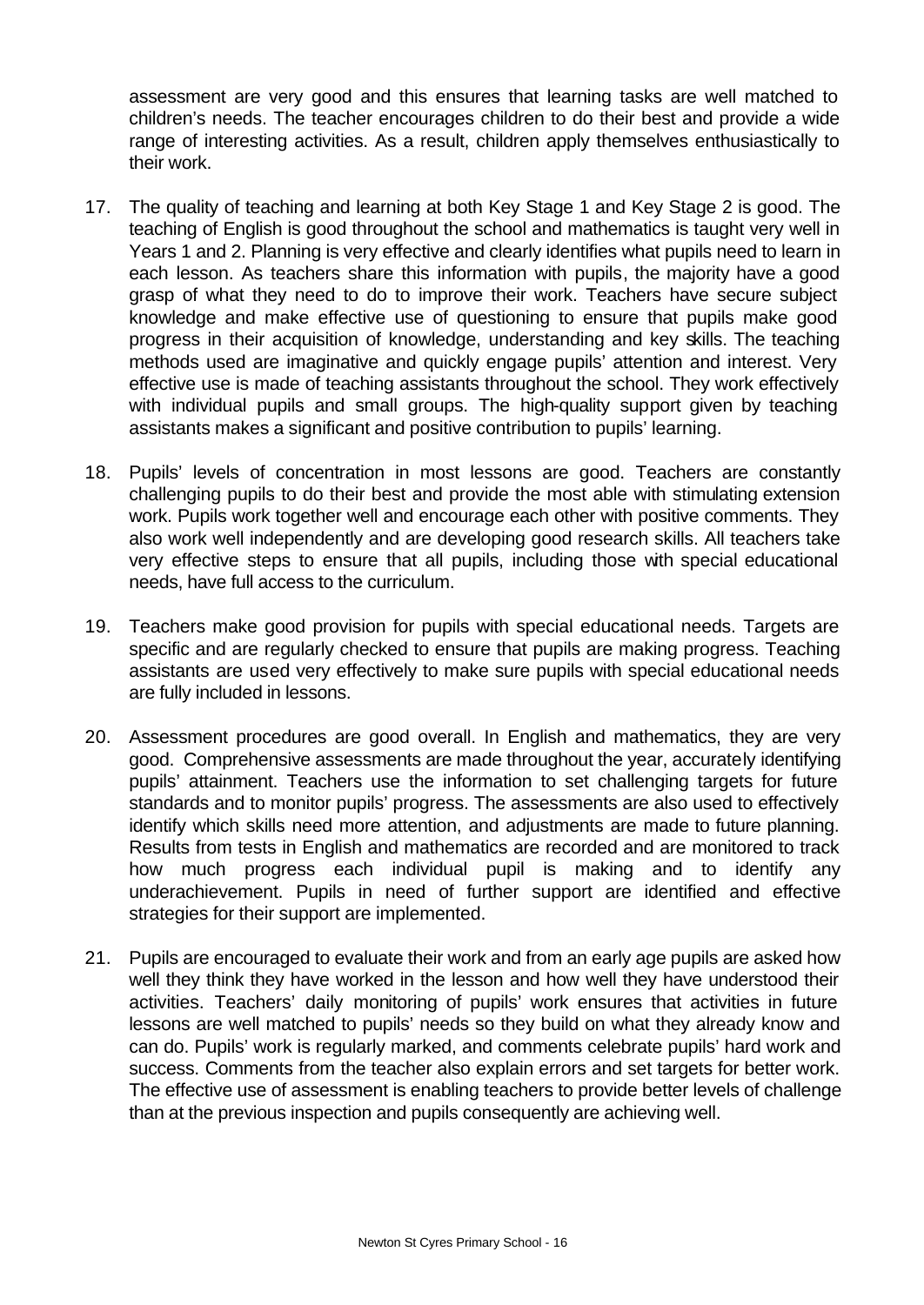## **The Curriculum**

Provision for the curriculum is **good**. Opportunities to enrich the curriculum are **very good**.

## **Main strengths and weaknesses**

- The school is very inclusive and provides very good equality of opportunities.
- ICT is particularly strong, leading to good achievement across the school.
- Support for learning outside the school day is very good.
- Enrichment through sport and the arts is very good.

## **Commentary**

- 22. The curriculum provided by the school is good. It is broad, balanced and relevant and provides well for all its pupils. There is a very good emphasis on the expressive arts<sup>2</sup>. The curriculum is particularly well planned and good links are made between different subjects to create a 'cross-curricular' approach to pupils' learning. Learning objectives<sup>3</sup> are clearly focused and are well linked to pupils' ages and abilities. The core curriculum of English, mathematics and science is particularly strong and has resulted in rising standards in all of these subjects in the past few years. The curriculum fully meets the requirements for all National Curriculum subjects and for religious education. ICT and design and technology have improved significantly since last inspection.
- 23. The school is very inclusive. All pupils have equal opportunities and every effort is made to ensure that pupils of all abilities achieve as well as possible. Pupils with special needs and those who are gifted or talented have good planned additional activities that ensure they meet their potential.
- 24. Provision for ICT is particularly strong. The new ICT suite is a major strength and it was very well used during the inspection for a wide range of subjects. The very good curriculum support that the school is currently receiving in this area, from the local Academic Council, is helping to improve teachers' skills, enriching the curriculum and raising standards.
- 25. Support for learning outside the school day is very good. A wide range of clubs, particularly for sports, is well attended and pupils are very enthusiastic about their links with other schools in this area. Regular matches take place with local schools that help to improve pupils' physical development. Arts activities include visits to local theatres to see plays, ballet and musical performances. Local theatre groups visit the school regularly. Pupils have worked with a range of artists and craftspeople and the many exhibits of pupils' work around the school show how fully involved the community is with the school. Annual productions are a great favourite with the whole village, and pupils talk about past

l  $2$  Expressive Arts: music, drama, dance, art and design.

 $3$  Learning Objectives: what pupils have to learn in a particular lesson.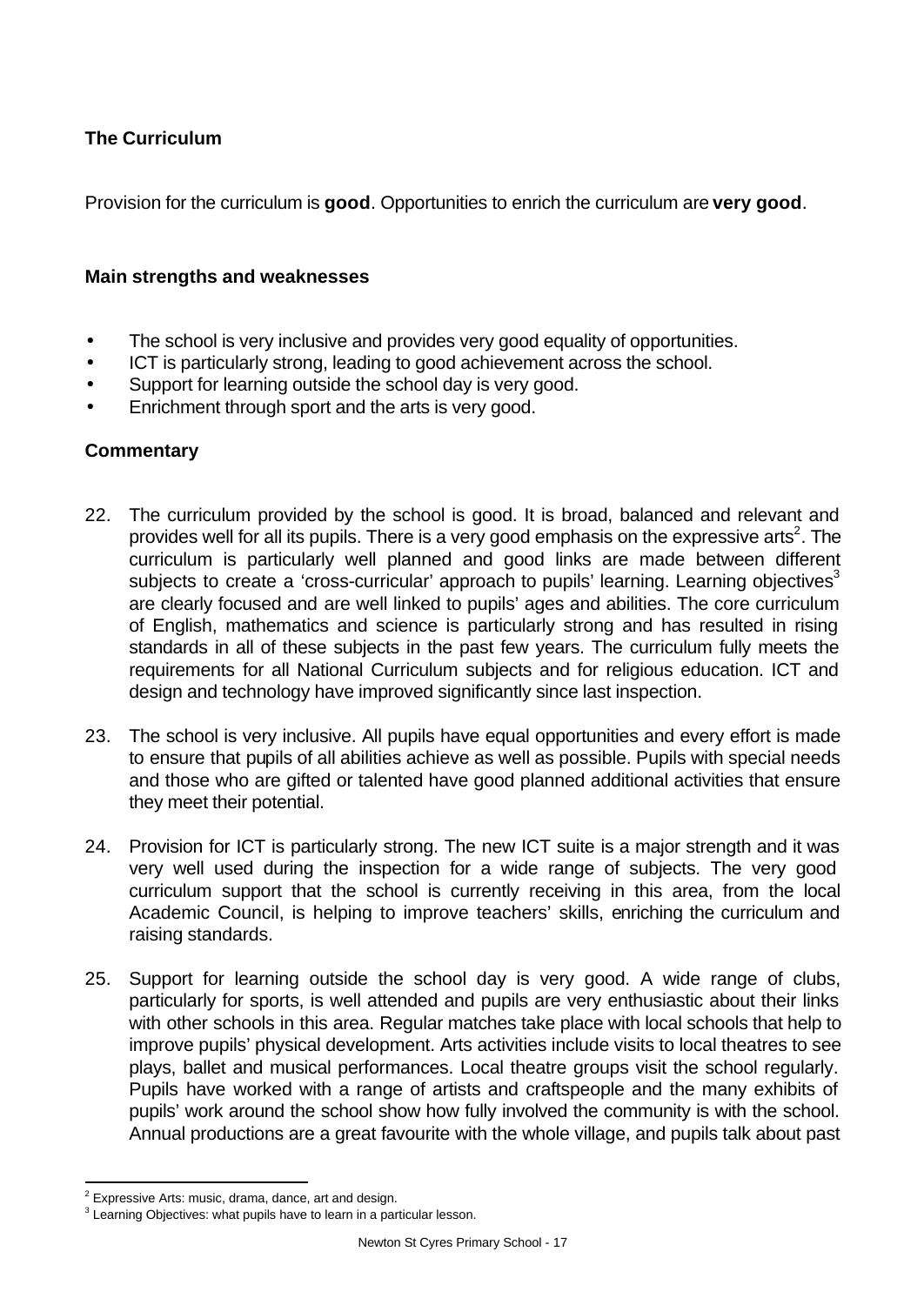experiences with enthusiasm. The healthy schools initiative is proving to be very successful in raising awareness of a healthy lifestyle.

- 26. The school is well staffed by suitably qualified teachers. There are good systems for ensuring that staff are deployed effectively and good use is made of individual expertise, for example in art and design. Classroom assistants make a very significant positive contribution to pupils' learning.
- 27. The school accommodation is good. Learning resources are of good quality and quantity and meet the demands of the curriculum. The school premises, which include a hall, are in good condition. Classrooms, which are light and airy, are augmented by very welldevised outdoor areas. Some of these areas provide a natural forum for outdoor classrooms. A woven wicker area contains a number of arbours and a wattle and daub hut with a thatched roof. The millennium garden, designed by the pupils, provides them with opportunities to take responsibility for the welfare of the plants and to enjoy the garden from one of the many benches.
- 28. Although the playground is rather small, good use is made of the school playing field during fine weather. The outdoor swimming pool enables swimming lessons on-site during the summer term and is very popular with pupils of all ages. The premises are regularly reviewed for suitability and plans are in place for the development of facilities for pupils with physical disabilities. Learning resources are generally good. The school library, however, is small with too few books of appropriate quality. The ICT suite is very well equipped and there is very good quality play equipment for children in the Foundation Stage.

## **Care, guidance and support**

Pupils are **very well** cared for and are provided with **very good** support and guidance. They are **very effectively** involved in the work of the school from an early age.

## **Main strengths and weaknesses**

- Pupils' care, welfare, health and safety are very good.
- Provision of support, advice and quidance is very good.
- The involvement of pupils is very good.

## **Commentary**

29. Procedures for ensuring pupils' care, welfare, health and safety are very good. The headteacher has been named to deal with any issues of child protection that may arise and has received appropriate training for this role. Other members of staff are familiar with the policy and quidelines for child protection. Teachers, classroom support assistants and mealtime assistants have been trained in first-aid. There is a first-aid kit in each building and a member of staff has been appointed to monitor and maintain the contents.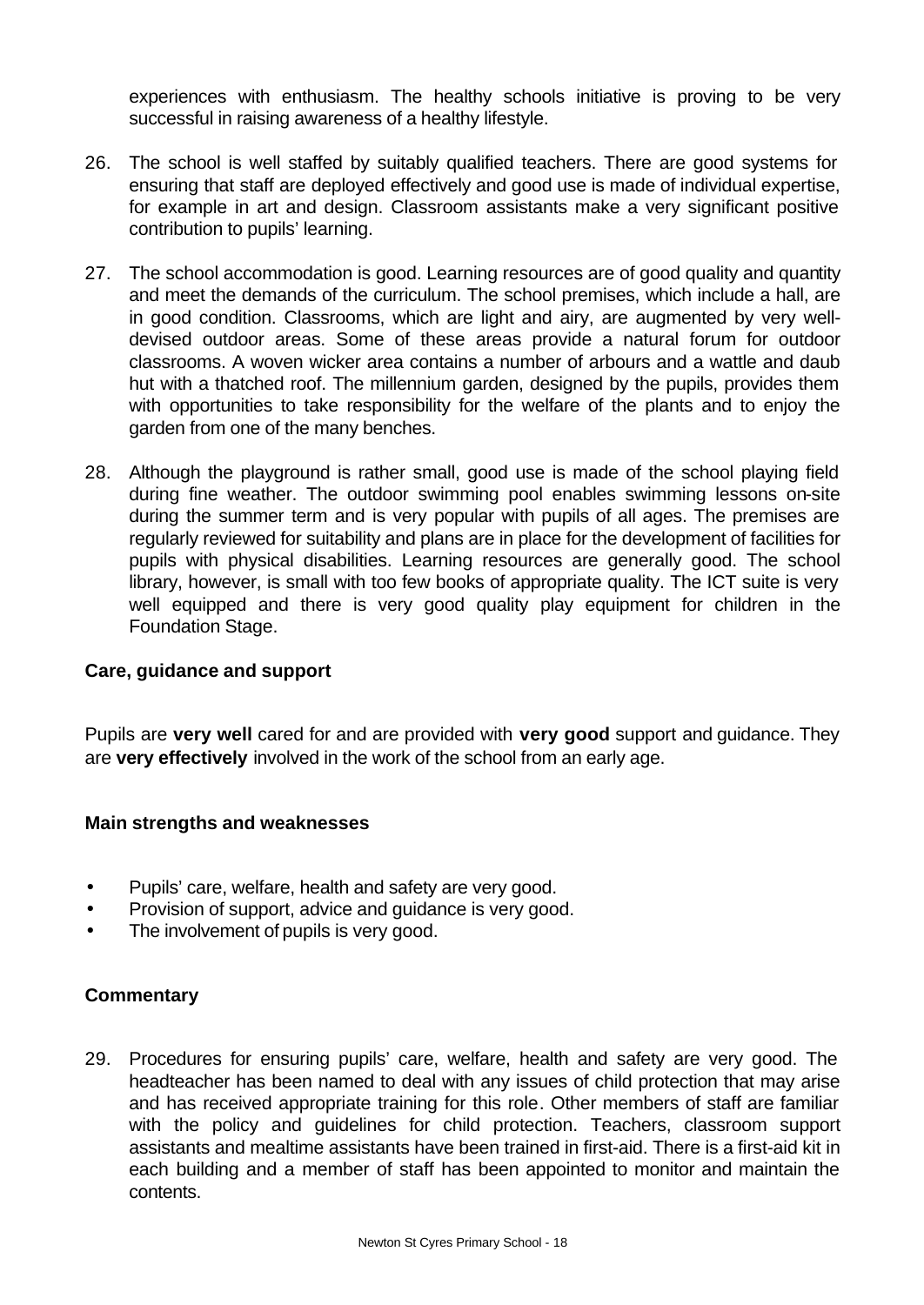- 30. The headteacher and the staff health and safety officer conduct risk assessments of the premises which are confirmed by two governors prior to the information being presented to the governing body. Potential hazards of a significant nature are effectively addressed through the school's improvement plan.
- 31. The high expectations of the school have successfully removed the need for a behaviour incident book and there have been no recent racial incidents. The headteacher closely monitors pupils whose behaviour or application may be causing concern. Parents are particularly pleased with the self-esteem and social skills' development of their children. The school has recently undertaken a health initiative resulting in the 'Healthy Schools Award'.
- 32. The school makes very good provision for seeking pupils' views. Pupils' views are routinely sought by the headteacher, the governing body and class teachers through assemblies, tutorials, personal, social and health education (PSHE) lessons and surveys. Candidates for vacant teaching posts received correspondence from pupils who present their expectations. From these letters candidates are expected to offer academic guidance for improvement. Pupils are asked to show candidates around the school and to present to the governing body oral and written reports on the demeanour of the candidates and the sample lessons presented.
- 33. Pre-school visits by members of staff ease the induction of young children and their parents into school routines. A playgroup uses the hall for four days each week. These children also visit the reception class regularly and share in the activities. In this way there is an ease of transfer of playgroup children to Reception as they have gained familiarity with the staff and buildings and are aware of the teacher's expectations. They are further supported by the play leader who is also a teaching assistant in the Reception class.

## **Partnership with parents, other schools and the community**

The school has **very good** links with parents and keeps them well informed about school events. There are **very good** links with other schools and **very good** links with the community.

## **Main strengths and weaknesses**

- Parents and pupils are very supportive of the headteacher and her staff.
- The school has a very high level of involvement with the community.
- Links with the high school, to which most pupils transfer, are excellent.

## **Commentary**

34. Parents receive good quality information about the school through letters, the school prospectus and the governors' annual report to parents. The latter is presented in a newsletter style which blends formal and informal information in a friendly document. Regular headteacher reports in the *'Newton Wonder'* magazine keep the community informed of current initiatives and provide information about school life for a wider audience. Staff make themselves available to parents at the beginning and end of the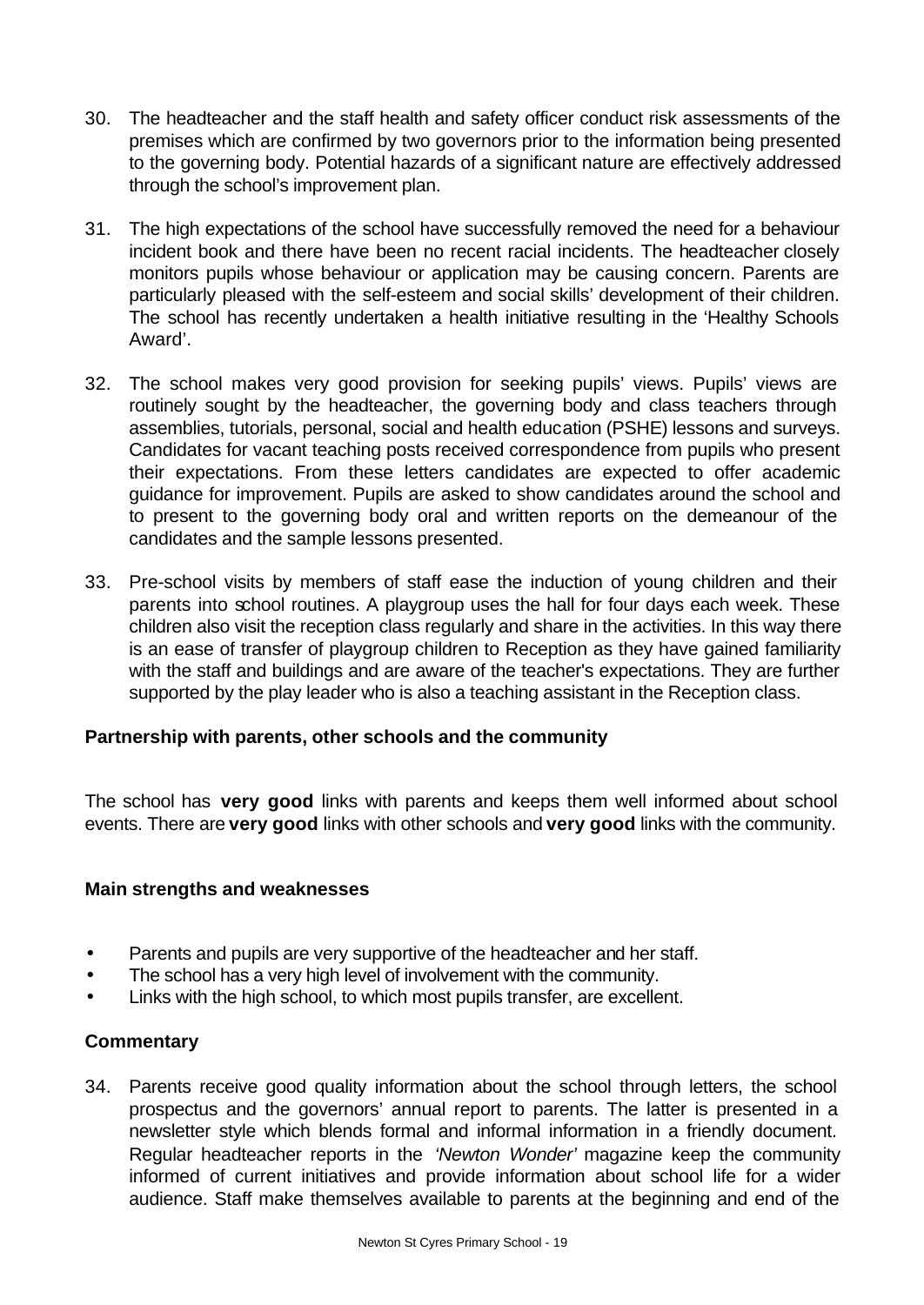day and, despite a teaching commitment, the headteacher maintains an open-door policy for parent interviews.

- 35. Annual progress reports provide parents with useful information about their children's achievements and personal demeanour. Parents' responses to school surveys are very positive and all parents attend consultation evenings. Parental support for the school has been consistently high over recent years and the school enjoys a good reputation throughout the district. Many parents involve themselves in the life of the school by helping in classrooms, sharing their skills with pupils, and in organising the walking buses which provide a safe journey home for the very large number of pupils who participate. Parents make a significant contribution to their children's learning at school and at home through ensuring a good level of attendance, and through the financial and social support that they provide through FANS, the friends association. The friends' association organises social, family and fund-raising events throughout the year.
- 36. The school has well-established links with the Raddon Team Ministry who are regular visitors to school and present Christian assemblies most weeks. The gifts presented at the harvest festival are distributed within the community. Pupils present a carol service in church during which a collection is taken for the school's nominated charity. With their parents and the church choir, pupils sing carols around the village and in the village hall. Letters of thanks from village residents demonstrate the benefits enjoyed by the community during these celebrations.
- 37. Pupils enjoy a broad range of educational visits, and visitors to school have presented theatrical performances and shared their work experiences with pupils. A number of pupils, with their parents and teachers, visited their twin town in France this year to celebrate the anniversary of the Normandy Landings.
- 38. Very good links have been established with other schools in the area. Three sporting events each year allow pupils to meet and share experiences with their peers. Teachers from the secondary school to which most pupils transfer work in school and enhance the school's provision of modern foreign languages, ICT, science and design technology. The school is part of an active 'Academic Council' through which local schools meet together at many levels for support and learning initiatives. The headteacher co-ordinates the annual academic council conference where national speakers provide in-service training for all staff across the primary and secondary sectors. There are excellent transfer arrangements in place for those pupils transferring to the secondary school. These include visits to the school by teachers involved in bridging projects, the co-ordinator for special educational needs, and the head of Year 7.
- 39. The school has an excellent partnership with the University of Plymouth and accepts at least one trainee teacher each term. Two members of staff have been trained as mentors for these visitors and have experience in mentoring newly qualified teachers in school. The school welcomes pupils from the high school who are undertaking work experience and occasionally receives students from a local college who are studying on childcare courses.

## **LEADERSHIP AND MANAGEMENT**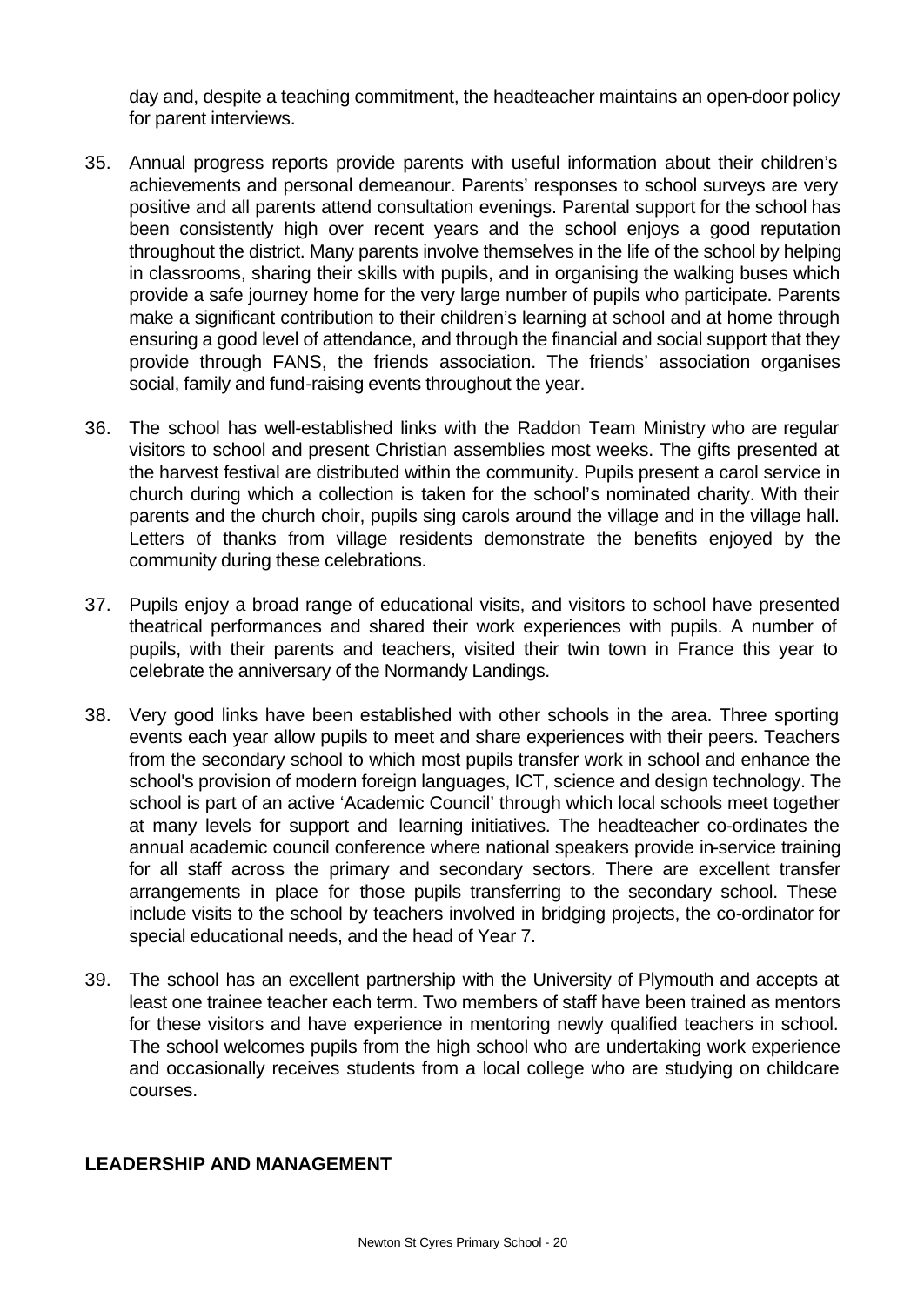The governance of the school is **good**. Leadership by the headteacher is **very good**. The leadership of other key staff is **very good**. Management is **very good**.

## **Main strengths and weaknesses**

- The headteacher has excellent clarity of vision and high aspirations.
- Strategic planning reflects the school's ambitions very well.
- Monitoring of performance data is very good and is helping to raise standards.
- The contribution that the school makes to initial teacher training is excellent.

## **Commentary**

- 40. The leadership of the school by the headteacher is very good and she is effectively supported by the governing body and by school staff. Many new initiatives have taken place in the past few years, and there is an excellent vision for the future. The headteacher's high aspirations have resulted in very good procedures for the recruitment of new staff, and high quality performance management and training of current staff. This has led to very well qualified and experienced staff who work hard to meet the school's ambitions.
- 41. The strategic plan is a very good document for improvement. It is a corporate plan in which the whole school community believes. Consequently, they are all working towards the same goals of raising standards and providing high quality education for all the pupils. Targets for improvement are identified accurately and effective action is taken to ensure that these targets are met. This has resulted in a very good level of improvement since the last inspection.
- 42. Monitoring of performance data is particularly strong. Pupils' achievements are tracked from the earliest years so that any difficulties are quickly dealt with. A good range of strategies has been implemented to support pupils with special needs, as well as those who are gifted or talented. Because of this, pupils are able to meet their potential. The careful monitoring and analysis of how well each pupil is doing is helping standards to rise, particularly in the core subjects of English, mathematics and science.
- 43. Governors have a clear understanding of the strengths and weaknesses of the school and make a major contribution to the school's work through the committee structure of the governing body and their own personal support. The governors are committed to improving provision and standards. Because of this, finance has been carefully managed to secure sufficient funds to create a new room that will particularly benefit pupils with special educational needs. Day-to-day financial control and administration are very good. There are good systems in place to ensure that the school gets the best value for the money it spends. For example, the investment in maintaining good staffing levels has resulted in pupils making good progress in their learning.
- 44. The contribution that the school makes to initial teacher training is excellent. The mentoring and support that they receive, and the initiatives that are developing, are major strengths. The teacher responsible for guiding these students believes that *'the imposed*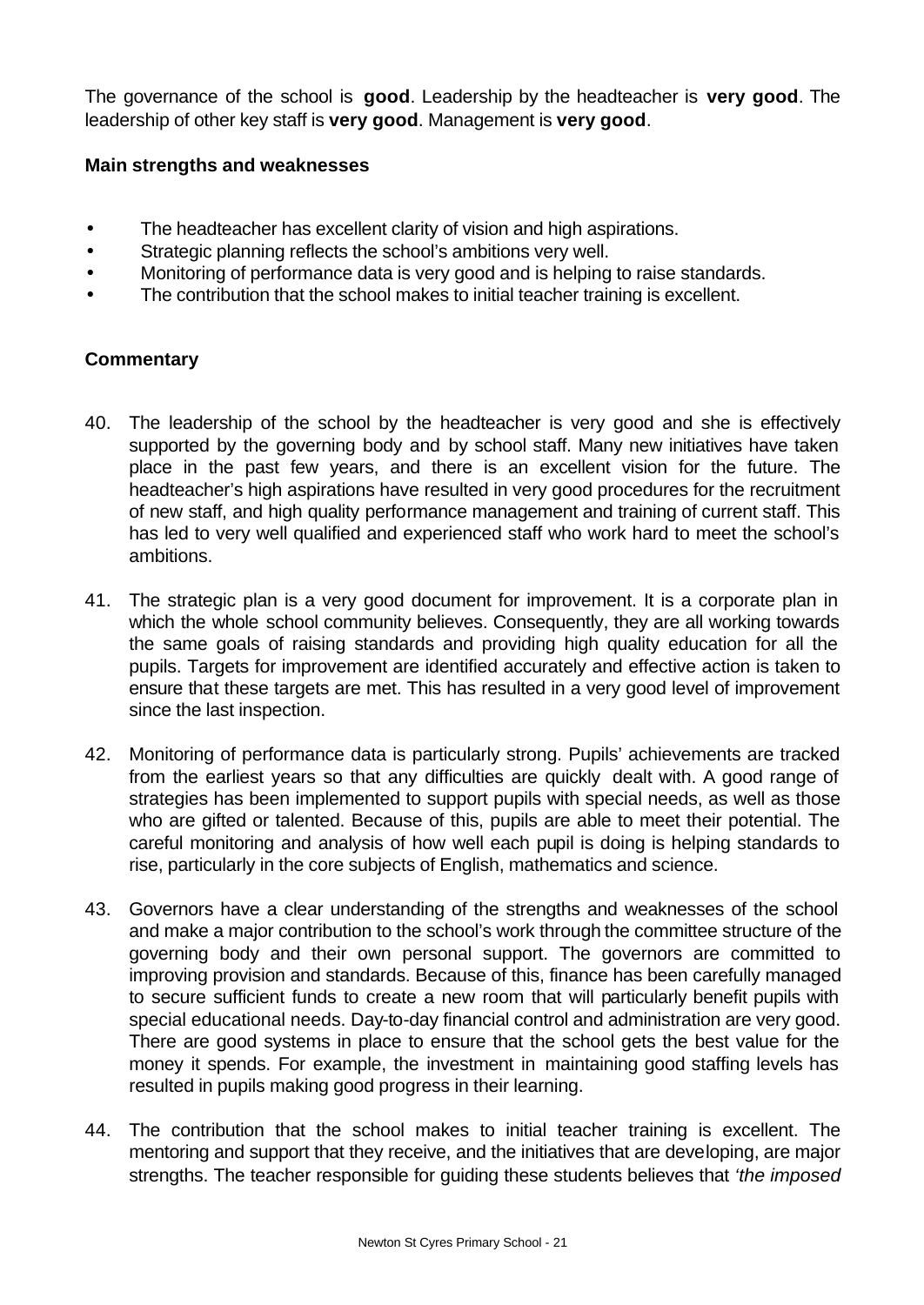*rigour of student practice has developed and benefited students, school and pupils in a very positive way'.*

| Financial information for the year April 2003 to March 2004 |         |  |                                     |        |  |
|-------------------------------------------------------------|---------|--|-------------------------------------|--------|--|
|                                                             |         |  |                                     |        |  |
| Income and expenditure $(E)$<br><b>Balances (£)</b>         |         |  |                                     |        |  |
| Total income                                                | 302,253 |  | Balance from previous year          | 19.269 |  |
| Total expenditure                                           | 289,958 |  | Balance carried forward to the next | 31,695 |  |
| Expenditure per pupil                                       | 2.899   |  |                                     |        |  |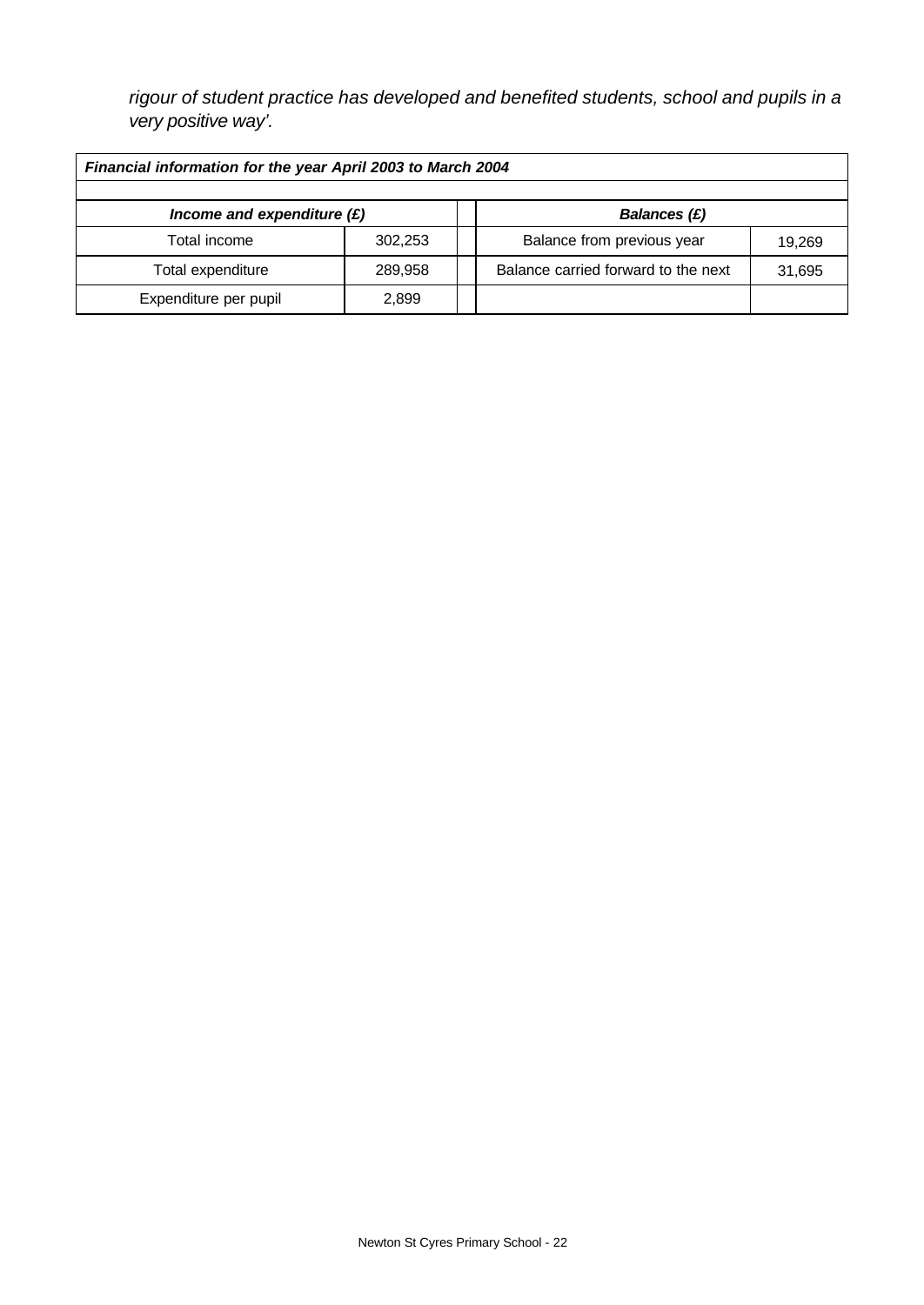## **PART C: THE QUALITY OF EDUCATION IN AREAS OF LEARNING AND SUBJECTS**

## **AREAS OF LEARNING IN THE FOUNDATION STAGE**

Provision in the Foundation Stage for children in the reception year is **good**.

## **Main strengths and weaknesses**

- Induction into the reception year is excellent.
- The outdoor play area is used very effectively.

## **Commentary**

- 45. On entry to the reception year, children's achievement is broadly in line with that expected. During their time in the class, children make good progress so that, by the end of the year, they will have met the Early Learning Goals in **personal, social and emotional development, communication language and literacy** and in **mathematical development.** They exceed the Early Learning Goals in **knowledge and understanding of the world, creative development** and **physical development.**  Children's understanding in religious education is in line with the locally agreed syllabus. The leadership and management of the Foundation Stage are good. It is not possible to make a judgement about improvement since the last inspection as there were no pupils under five attending the school at that time and no judgement about provision was made.
- 46. Children achieve well in the reception class because of good teaching and a good, wellplanned curriculum. Great care has been taken to ensure that children have access to activities that are relevant to their age as well as their abilities. This helps to keep them interested and focused on their work and play activities. Children of all abilities make good progress during their reception year.
- 47. Induction procedures into the reception class are excellent. Because of this, children settle quickly and look forward to coming to school. They behave well and join in with enthusiasm. Although there are only two children in the reception year at present, they have regular opportunities to share their work with their older peers. This helps to give them good role models. Staff are skilled at playing with children and in guiding them to find answers to questions. This was evident in an outdoor session when children were playing with a puppet theatre as part of language and literacy. The teaching assistant encouraged them to put the puppet characters in the order they had heard them in a previous story, and they soon showed that they could remember many details of what had happened. Because teaching is good in all the areas of learning, children make good progress over time.
- 48. The outdoor play area is a particular strength. It is used as an outdoor classroom for all the areas of learning. Because of the exciting and interesting spaces, children really like playing there. The thatched mud hut is a favourite haunt that becomes a play-house, a theatre, a quiet area or a place to shelter! It helps to develop children's imaginations and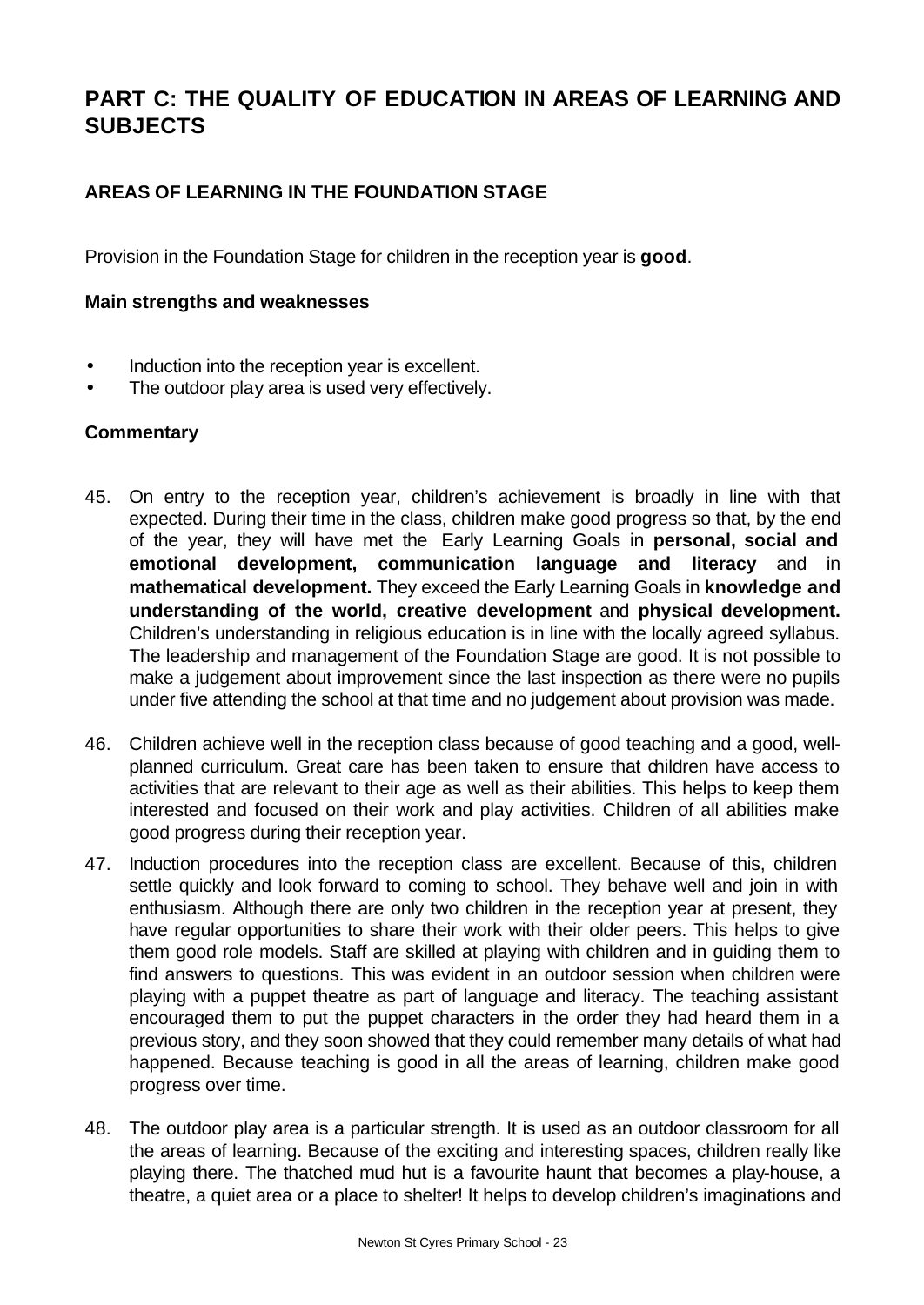supports all the areas of learning, particularly, communication, language and literacy and physical development.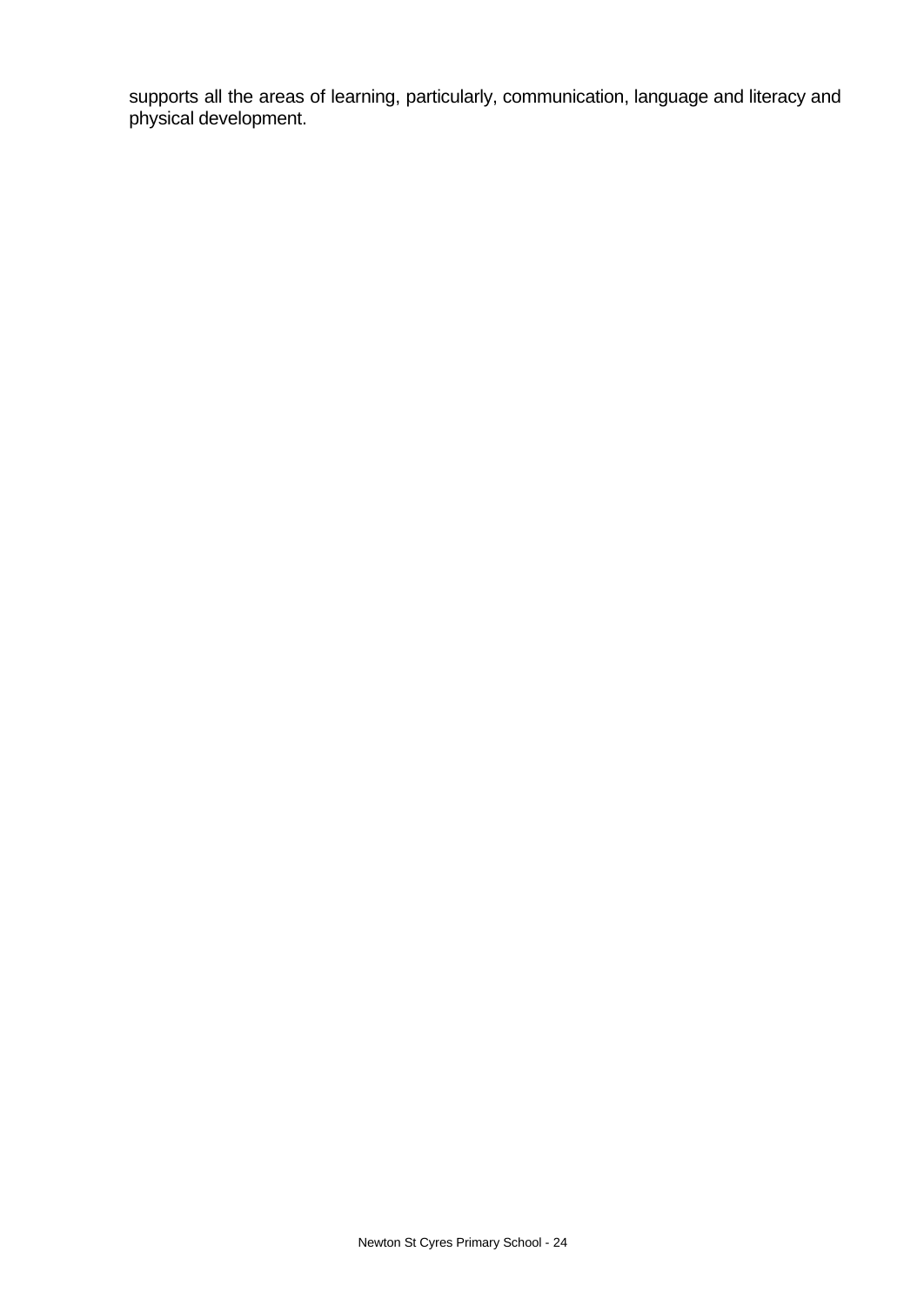# **SUBJECTS IN KEY STAGES 1 AND 2**

## **ENGLISH**

Provision in English is **good**.

#### **Main strengths and weaknesses**

- Assessment is used very well to monitor pupils' progress.
- ICT is used very well to support writing.

## **Commentary**

- 49. The national comparative data for the 2003 tests for pupils at the end of Year 2 showed that standards in reading and writing were above average. The results from 2004 show that these good standards were maintained. For pupils at the end of Year 6, the data showed that in 2003, standards in English were above average. In the 2004 national tests, good standards were maintained and the number of pupils achieving the higher Level 5 increased. The work seen during the inspection indicates that pupils' standards are continuing to improve, particularly in writing. The national data also shows that there has been good improvement over time. Pupils' achievement is good.
- 50. Standards in speaking and listening are above average and pupils achieve well. They are confident speakers and express their ideas clearly and carefully, using a good range of vocabulary. Teachers provide good opportunities for pupils to talk productively to each other in many lessons. 'Talking partners' in the younger classes encourage pupils to share their ideas with each other and gives everyone a chance to speak. As they get older, pupils often give presentations, talk enthusiastically in class and offer opinions freely.
- 51. Pupils achieve well in reading and standards are above average. Pupils enjoy reading and teachers use every opportunity to encourage them to share text, read aloud and improve their fluency. Younger children 'signed' their sounds as they began to build simple three-letter words. Because of this multi-sensory approach, they were eager to have a turn and learned the strategy very quickly. Older pupils in Years 5 and 6 are able to talk about their favourite books and write reviews to show what they have enjoyed.
- 52. Standards in writing have improved in recent years and are now above average. Teachers show pupils how to form letters correctly and all staff model correct handwriting. Older pupils write for a wide range of purposes. They develop neat, fluent writing styles and spelling is mostly accurate. This is helped by regular homework which concentrates on particular groups of words.
- 53. Teaching and learning in English are good. Teachers have good subject knowledge, plan lessons very well and question pupils effectively. The positive team approach in each class means that pupils of all abilities, including those with special needs and those who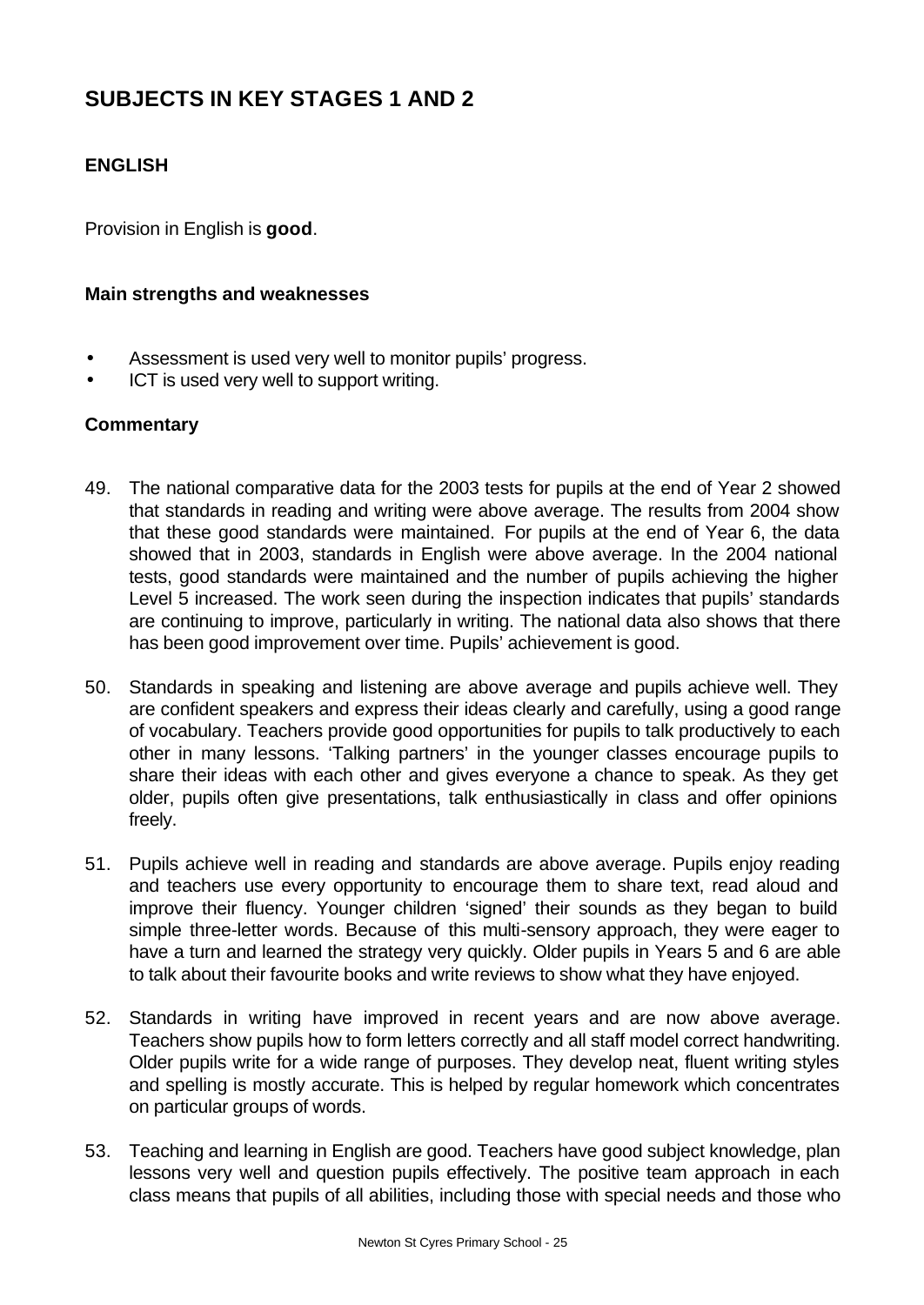are talented, have very clear objectives for each lesson. Teachers use assessment very well to keep track of how well pupils are doing. This helps to highlight each pupil's particular strengths and areas that need further help. Because of the high quality support provided by the teaching assistants, any difficulty is quickly overcome.

54. The leadership and management of the subject are both good. The co-ordinator has a clear sense of purpose and has worked hard to produce effective teaching teams. Very good use of performance information has resulted in significant improvements since the last inspection. ICT is used very well in English lessons, both as a teaching aid and to improve writing skills. The high quality ICT resources mean that pupils have good access to computers and older pupils in particular have produced some high-quality stories and poems, integrating text and pictures so that their work is well presented. The library is not used sufficiently for research purposes. The library was not used sufficiently during the week of the inspection.

## **Language and literacy across the curriculum**

55. This aspect of the school's work is very good and is a key contributor to the good achievement made by all pupils. Literacy skills are promoted very well in many other subjects and this supports the improvements in standards. In history, pupils write extended accounts of their particular topic, such as detailing the food taken by Sir Francis Drake on one of his voyages, and describing the life of a Roman centurion. In geography, pupils use their literacy skills to find information to label their maps and to describe a different environment.

## **MATHEMATICS**

Provision in mathematics is **good**.

#### **Main strengths and weaknesses**

- Pupils are achieving very well in Years 1 and 2.
- There has been a very good level of improvement since the last inspection.
- The role played by the subject co-ordinators is very good.

## **Commentary**

56. Results in mathematics were above the national average in the 2003 national tests at the end of Year 2 and well above average at the end of Year 6. Provisional results from the 2004 national tests indicate that standards were very high at the end of Year 2, but in line with the national average at the end of Year 6. Test results vary considerably from year to year, due to the small cohorts and the variable composition of year groups. The inspection finds that standards are well above average at the end of Year 2 and above average at the end of Year 6. Pupils' achievement in Years 1 and 2 is very good because they are making very good progress in their learning. Achievement in Years 3 to 6 is good and pupils maintain good progress throughout the key stage.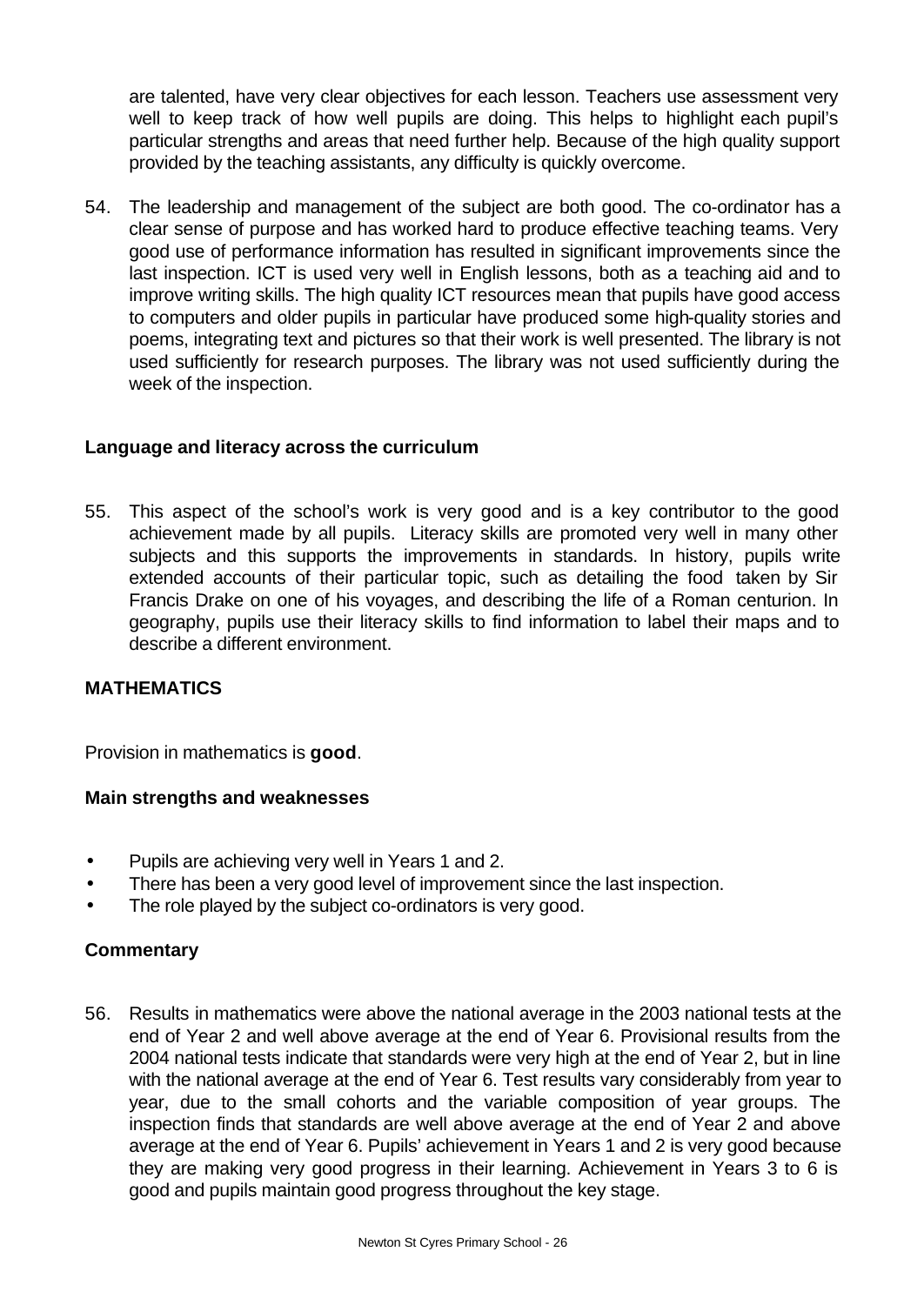- 57. Pupils throughout the school are very confident in tackling all aspects of mathematics, and they show well above the expected levels of understanding and skills. For example, younger pupils tackle addition and subtraction confidently, and their secure knowledge of the 2, 5 and 10 multiplication tables allows them to successfully undertake multiplication and division exercises. Pupils in Year 6 readily identify the mathematical operations they need to carry out to solve word problems. They have a good understanding of place value, which they use effectively to multiply and divide whole numbers by 10 and 100. Pupils in Year 2 measure with a range of standard and non-standard measures, and the oldest pupils accurately name various metric and imperial measures, carrying out conversion tasks to find their equivalents. Pupils throughout the school successfully tackle challenging practical and problem-solving activities. Older pupils are now competent at solving problems that involve more than one step to find the answer.
- 58. The quality of teaching and learning is good. Teaching is very good in Years 1 and 2. Lessons are most carefully planned and resourced, and teachers make very good use of mental sessions at the start of lessons to develop pupils' mental calculation skills. Teachers also make good use of assessment to ensure that all pupils receive work that is suited to their particular needs. Teachers have good subject knowledge, pupils are suitably challenged and suitable help is provided both by teachers and learning support assistants. As a result, all pupils, including those with special educational needs, make good gains in their mathematical knowledge and understanding. Teachers also make effective use of homework to give pupils further opportunities to practise their skills. Pupils throughout the school clearly enjoy the work, the mental activities in particular. They settle to their written and practical tasks with interest and enthusiasm, they work well with other pupils, when required, and they make good attempts to find answers and provide solutions. Teachers mark pupils' work regularly and the best marking provides helpful and encouraging advice to help pupils improve their work further. Learning support assistants take special care to ensure that pupils with special educational needs are fully involved in lessons, and as a result, these pupils make good progress. Very good use is made of ICT to support learning in the subject.
- 59. There has been a very good level of improvement since the previous inspection. The coordinators have played a very significant role in improving standards, and their leadership is very good. One co-ordinator has used her expertise as a leading mathematics teacher very effectively to disseminate good practice throughout the school. There has been careful analysis of national test results, which has resulted in a greater emphasis on mental calculation. This in turn has improved standards in this aspect of the subject significantly. The co-ordinators regularly monitor the work produced by pupils. The curriculum provided is broad and balanced, covering all aspects of the subject effectively.

## **Mathematics across the curriculum**

60. Good use is made of pupils' numeracy skills in other subjects, such as science, to produce suitable graphs and accurately measure materials, for example. Pupils' rapid mental skills mean that they can quickly work out their scores in games or make measurements in art and design. Pupils' good data-handling skills have enhanced their achievement in ICT significantly.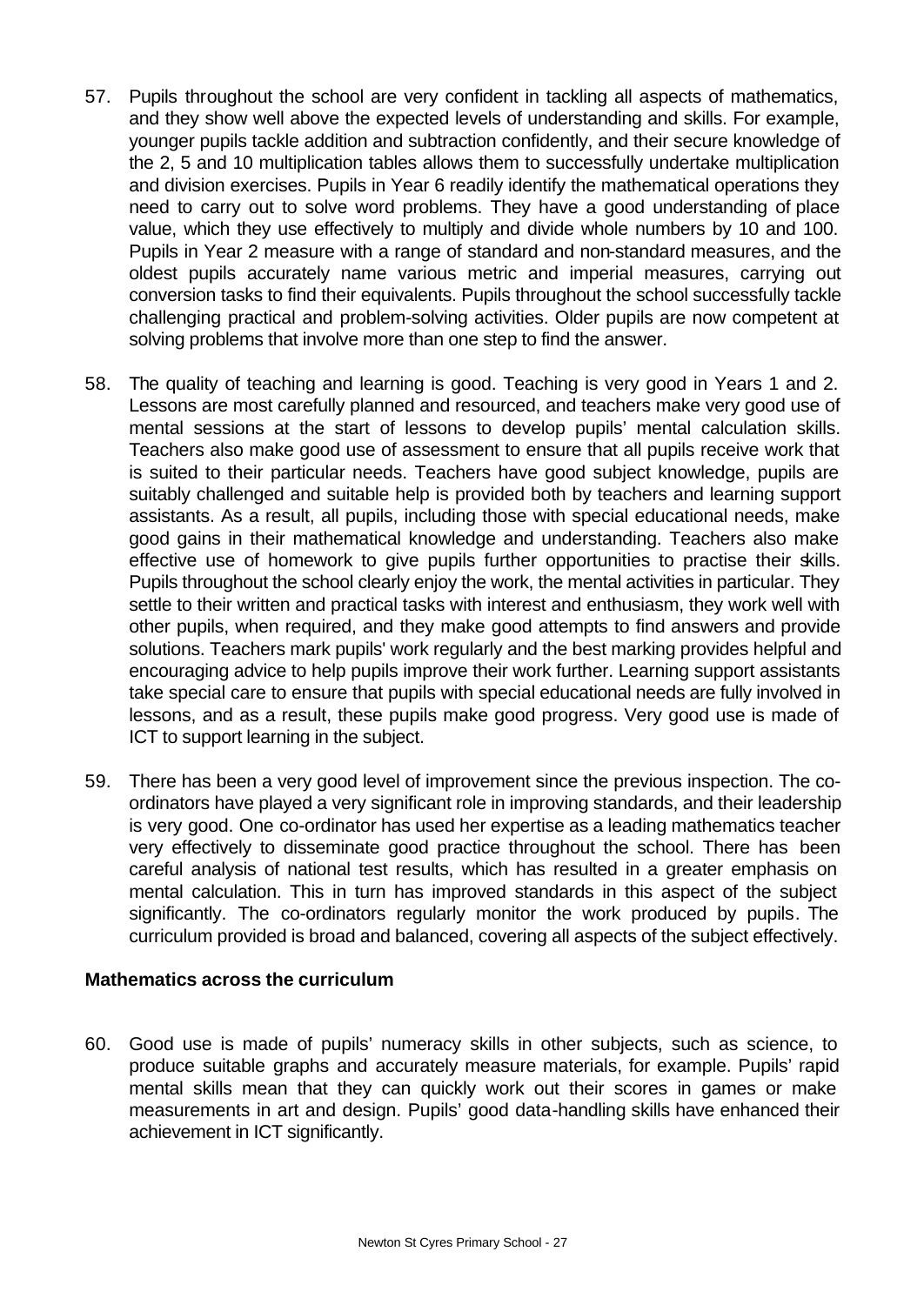## **SCIENCE**

Provision in science is **good**.

#### **Main strengths and weaknesses**

- Good use is made of assessment information and national test analysis.
- Very good use is made of ICT to support learning in the subject.

#### **Commentary**

- 61. Teachers' assessments at the end of Year 2 in 2003 showed that standards were very high. Standards at the end of Year 6 in the 2003 national tests were well above average. Provisional results from the 2004 assessments and tests show that standards were very high at the end of both Year 2 and Year 6.
- 62. The inspection found that standards are currently above average at the end of Year 2 and improving. Pupils' achievement is good. They have a good grasp of the concept of answering scientific questions by carrying out investigations. They understand that in order to carry out a fair test, most experimental factors must remain the same and that measurements must be made accurately. Pupils have a good grasp of life and living things and know, for example, that fruit and vegetables are essential as part of a healthy diet.
- 63. The inspection found that standards are currently above average at the end of Year 6 and pupils' achievement is good. However, there is every sign that standards are likely to rise further during the year as indicated by the very good results in national tests in previous years. Pupils have a good grasp of the 'scientific method' and carry out investigations with accuracy and attention to detail. Higher attaining pupils are able to design their own investigations in order to find answers to scientific questions. Pupils have good knowledge and understanding of materials and their properties. For example, they understand well that when salt dissolves in water, it can be reclaimed by evaporation. Pupils have a well-developed scientific vocabulary, which they use effectively when recording their findings.
- 64. The quality of teaching and learning are good. Teachers plan interesting lessons and ensure that the tasks given to pupils match their abilities well. This ensures that all pupils have access to the curriculum. On occasion, teaching is inspirational and fully engages pupils' attention through the very effective use of ICT and learning support staff. Pupils take part in lessons with enthusiasm and demonstrate good self-study skills. They are good independent learners and conduct investigations carefully, giving due attention to health and safety issues. Behaviour is consistently good. Teachers have good subject knowledge and this has a positive effect on pupils' progress. Teachers also make good use of questioning to extend pupils' knowledge and understanding. Assessment systems are well developed and teachers make good use of the information gathered. Regular assessments show teachers what pupils have learned and what they need to do next to improve their understanding. Good use is made of marking and this helps pupils to have a good understanding of how they can improve their work.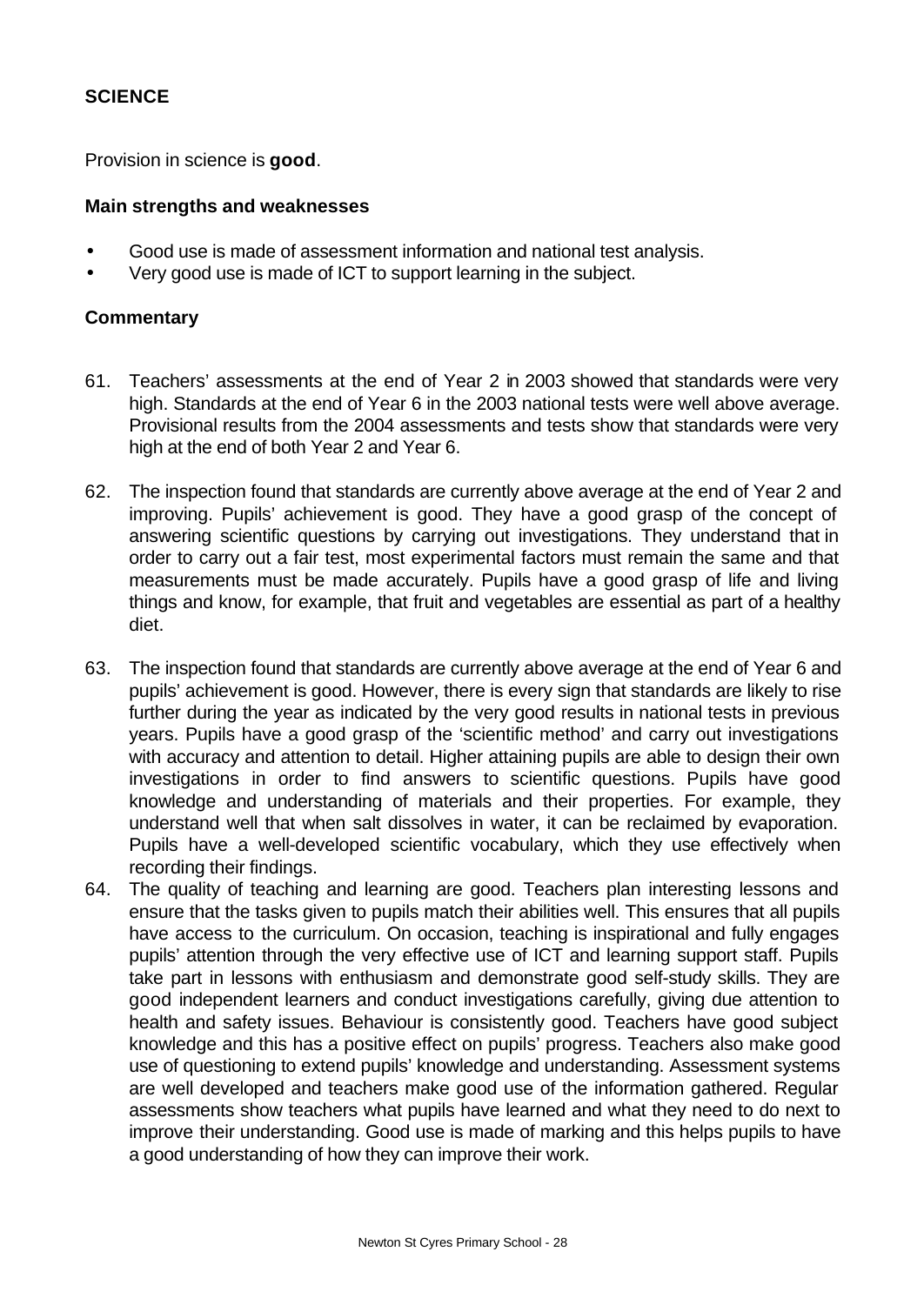65. The leadership and management of the subject are both good. The co-ordinator has a clear vision for the subject and has produced a good action plan to improve standards, based on the analysis of national test results. The co-ordinator has had the opportunity to observe lessons and has a good grasp of pupils' achievement and the progress they are making. The subject is well resourced and very good use is made of ICT to support learning in the subject, for example very good use is made of LCD projectors to engage pupils' interest in lessons. The good standards and provision observed during the last inspection have been maintained effectively.

## **INFORMATION AND COMMUNICATION TECHNOLOGY**

Provision in ICT is **good**.

## **Main strengths and weaknesses**

- Pupils have very positive attitudes towards the subject.
- Excellent links with the academic council advisory teachers have a very positive effect on standards.
- Very good use is made of ICT to support learning in other subjects.

## **Commentary**

- 66. Standards are well above expectations at the end of Year 2 and pupils' achievement is very good. This is due to the significant improvements that have been made recently in provision. At the end of Year 6, standards are above expectations and pupils' achievement is good. Pupils make good use of their ICT skills when combining text and graphics. They are familiar with the computer operating environment and skilfully use the mouse, keyboard and on-screen menus to select programs, save their work and print out copies. Pupils know well how to search the Internet for information and make effective use of search engines to accomplish these tasks. Standards in control technology are well above expectations, as pupils have excellent opportunities to develop their skills. There are good quality programs for developing pupils' experience of simulations and exploring 'what if' situations. Pupils have well-developed programming skills. Pupils' data-handling skills are also well developed. For example, they know how to use spreadsheets effectively in their mathematical work.
- 67. Teaching is good, with some excellent practice in Key Stage 1. Some lessons were taken by an advisory teacher from the local academic council during the inspection. Teachers have benefited greatly from his high quality input and this has boosted their confidence and expertise. Several teachers make very good use of data projectors to make presentations, which effectively engage pupils' interest. Behaviour management is very effective and, as a result, pupils make at least good progress in their learning. Pupils generally have very positive attitudes to the subject and work very well together in pairs or small groups. Assessment is good and provides pupils with sufficient information to improve their work. Teachers work hard, and to good effect, to include all pupils when planning ICT lessons. Very effective use is made of the well-equipped ICT suite and learning support assistants are well deployed.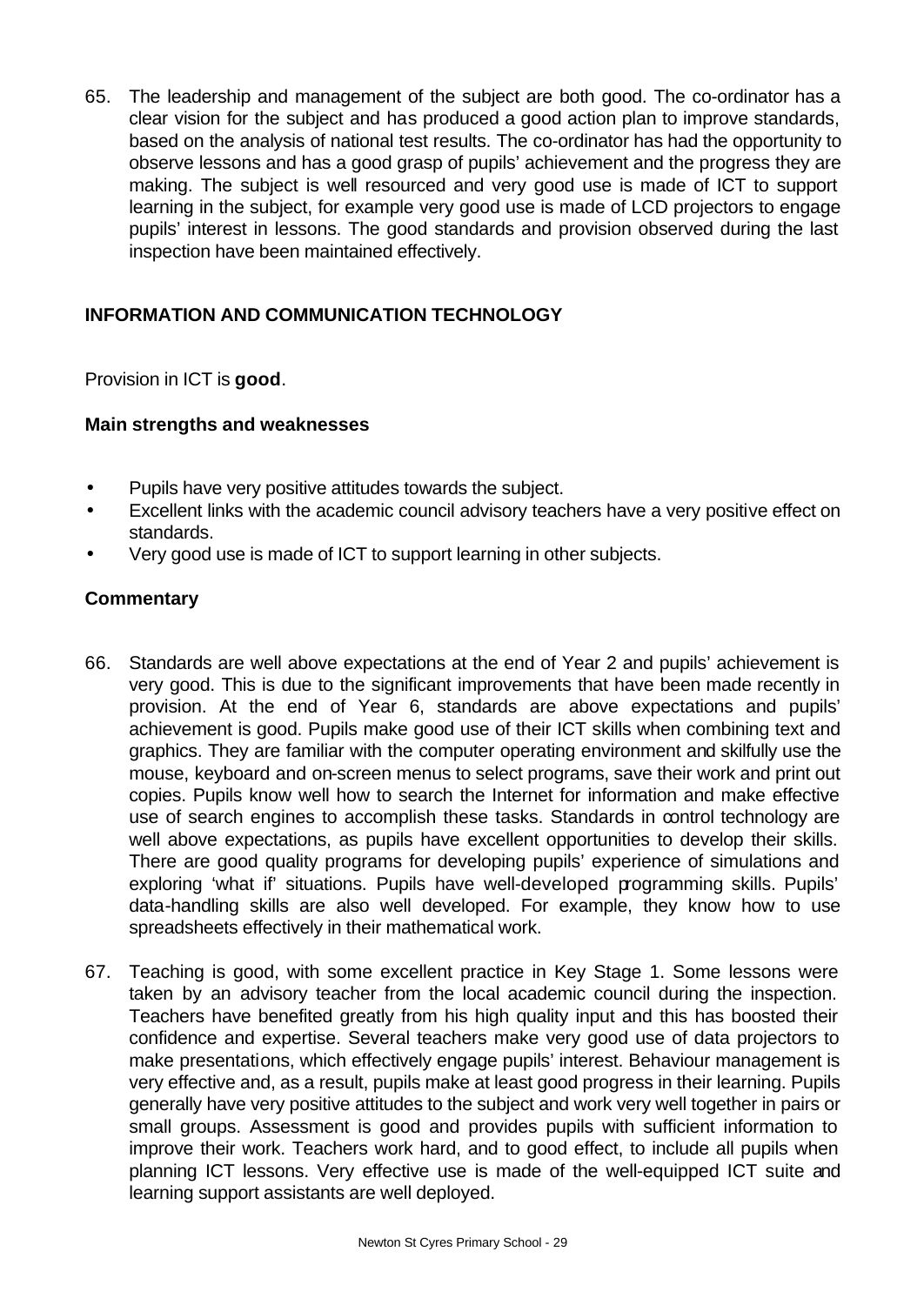68. At present the headteacher is ICT co-ordinator, pending the appointment of a permanent member of staff. Evidence suggests that the subject has been well led and managed in recent years. Standards have risen since the previous inspection and improvement is good.

#### **Information and communication technology across the curriculum**

69. Very good use is made of ICT to support learning across the curriculum. Effective use is made of pupils' computer skills in mathematics, for example. Pupils enter data into spreadsheets and use formulae in cells to carry out calculations relating to percentage increases. Some teachers make good use of projectors and presentation programs, for example, to provide pupils with clues for a scientific investigation. Most pupils have a very good level of competence in ICT, which they apply effectively to their work in many subjects.

## **HUMANITIES**

- 70. History and geography were not a focus for this inspection and lessons were sampled only.
- 71. In **Geography** it is not possible to make a judgement about the quality of the provision for the subject. In the one lesson observed, pupils achieved very well as they explored different countries using computers. They benefited from some excellent teaching which encouraged them to search for information for themselves. They answered geographical questions accurately by using their observation skills very well. ICT and literacy skills are used well in the subject.
- 72. In **History** it is not possible to make a judgement about the quality of the provision. In the one lesson seen, pupils showed high levels of enthusiasm for the subject and benefited from some good resources as they developed their historical skills. They showed that they had a good understanding of chronology and made good progress due to some good teaching. History contributes well to pupils' literacy skills.

## **Religious education**

Provision in religious education is **good**.

#### **Main strengths and weaknesses**

- ICT and literacy are used very well to support learning in religious education.
- Resources and artefacts are used well, helping to keep pupils interested.

## **Commentary**

73. Pupils across the school achieve standards in line with those expected in the locally agreed syllabus. Their achievement is satisfactory. Pupils show appropriate awareness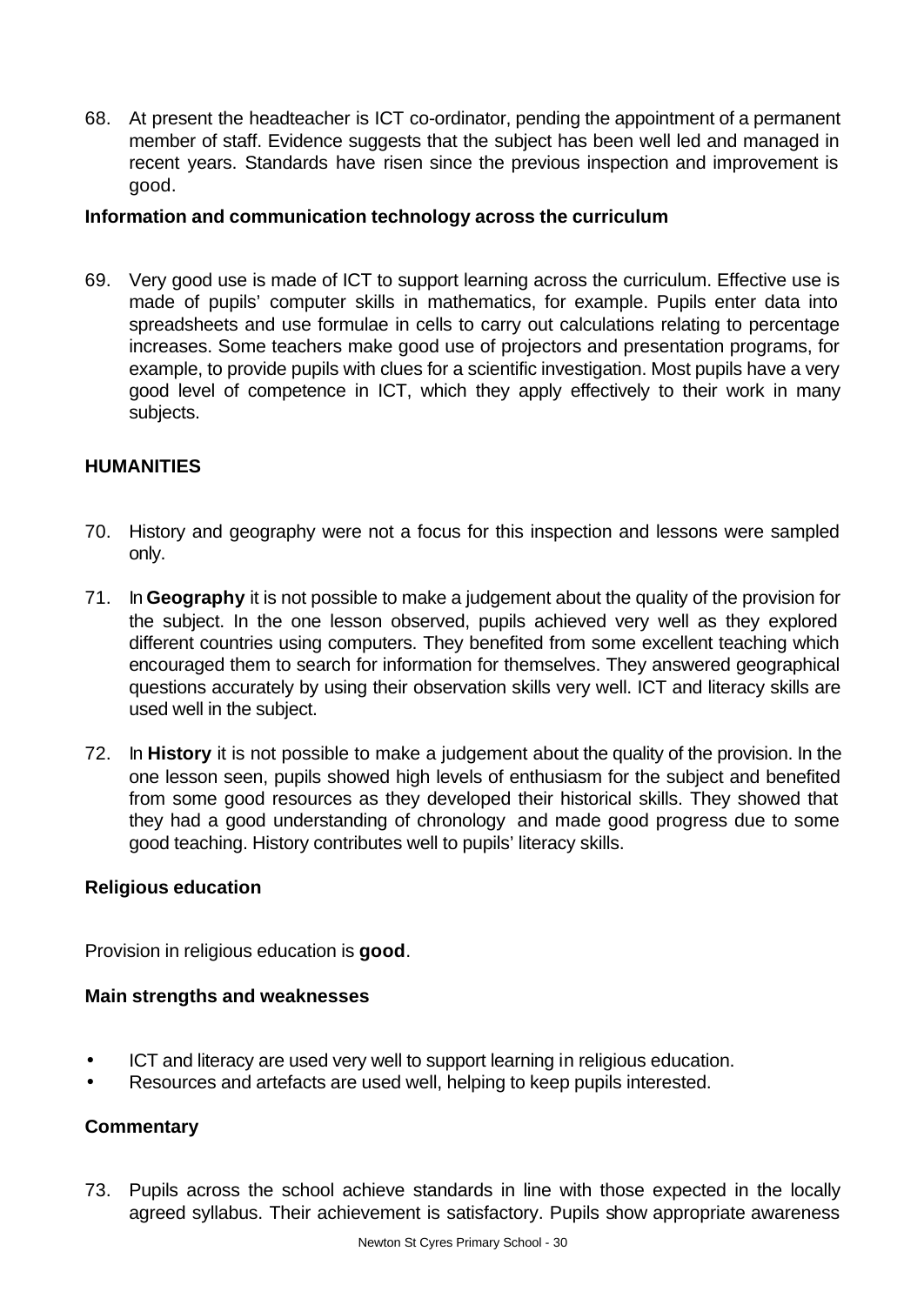of different faiths and beliefs. In Year 2, pupils enjoyed learning about the beliefs of the Australian Aborigines and showed good enthusiasm and spirituality as they studied photographs of some of the religious and beautiful areas of the country. They know that the Aboriginal customs and lifestyles are different from their own. By Year 6, pupils show greater understanding of some of the world religions. In one lesson, they were learning about the Hindu ideas and beliefs. Because of some good teaching, they were able to understand the idea that God is all around them, and show empathy with the views of others.

- 74. The quality of teaching and learning in religious education is good and is helping to raise standards. Teachers' planning is a particular strength, and the planned use of ICT and literacy leads to a rich and varied curriculum. Resources and artefacts are well used to enhance learning, and visits into the local community, churches and the synagogue ensure that pupils have opportunities to learn from first-hand experiences. Because of good teaching, pupils achieve well in lessons.
- 75. Leadership and management of religious education are good and staff are well supported. There has been a good level of improvement since the last inspection. Although good topic boxes are available in classrooms, there are not enough books about the different world religions in the library so that pupils can undertake research and find things out for themselves.

## **CREATIVE, AESTHETIC, PRACTICAL AND PHYSICAL SUBJECTS**

- 76. Art and design and music were not a focus for this inspection and lessons were sampled only.
- 77. In **Art and design** only two lessons were sampled. It is not possible, therefore, to give a judgement for provision. However, it appears from the lessons seen, the sampling of pupils' work and conversations with them that standards are likely to be above the expected level at the end of Years 2 and 6. Pupils have a wide experience of different media and both their two-dimensional and three-dimensional work is of a high quality. The subject makes a good contribution to pupils' cultural development through the study of various artists and designers.
- 78. In **Music** it is not possible to make a judgement about the quality of the provision. In the one lesson seen, pupils achieved well and showed that they enjoyed singing and playing untuned percussion instruments. Standards were at least in line with those expected and the quality of teaching and learning was good. A good range of peripatetic musical tuition is offered at the school and pupils were keen to share their own experiences.

## **Design and technology**

Provision in design and technology is **good**.

## **Main strengths and weaknesses**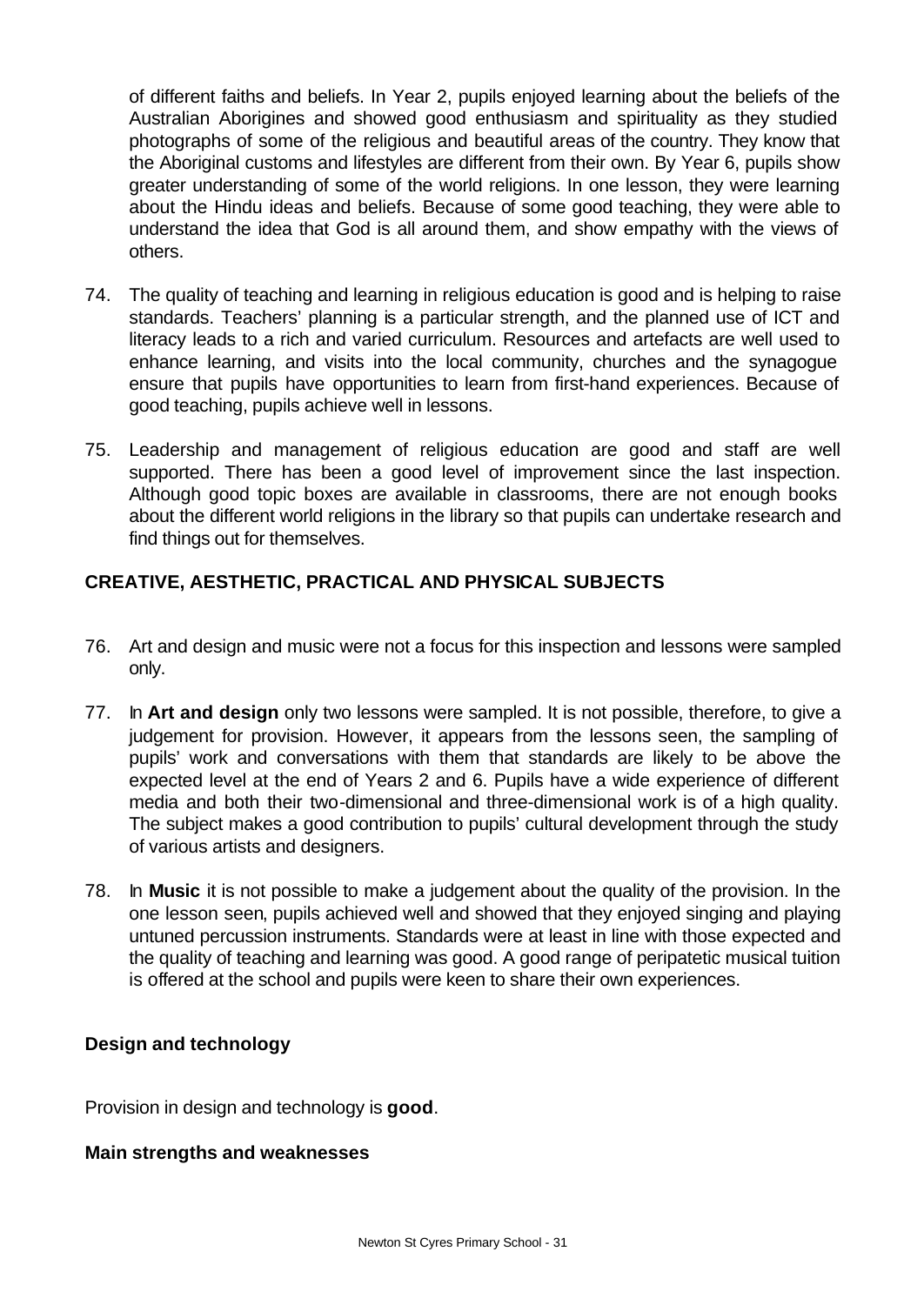- The subject is led well and effectively managed.
- There has been a very good level of improvement since the last inspection.
- Very good use is made of ICT to support learning.

## **Commentary**

- 79. Standards are above expectations at the end of Key Stage 1 and Key Stage 2 and pupils' achievement is good throughout the school. The youngest pupils have a good grasp of how to select tools and use them well, for example to peel fruit. They describe how they would design a fruit salad and know that they must take other people's likes and dislikes into account as part of the design process. Older pupils consider the best materials for a photo frame and use drawings and prototypes to clarify their ideas. Pupils in Year 6 use various sources of information well when considering various designs for a shelter. They produce detailed designs and choose the best one for their purposes. Pupils are good at evaluating their work and considering whether the product meets the design brief. Pupils' achievement is good throughout the school and they are making good progress in their acquisition of designing and making skills.
- 80. Teaching and learning are both good throughout the school. Teachers have good subject knowledge, which they use effectively to extend pupils' knowledge and understanding of the subject. Pupils have positive attitudes to the subject and behaviour in lessons is good. They concentrate well and this has a positive effect on the progress they make. Teachers make effective use of support assistants, and this also helps pupils to make good progress in their learning. Assessment is good and teachers use the information from it effectively to plan the next steps pupils need to take. Teachers' planning is effective and follows national guidelines.
- 81. The leadership and management of the subject are good. Improvement since the last inspection is very good. The recently appointed co-ordinator has a good grasp of where the subject needs to improve and is building effectively on the work of the previous coordinator. The curriculum is broad, balanced and covers all strands of the programme of study. Control technology is now covered well and all the issues raised by the last inspection have been addressed very well. There are good links with other subjects of the curriculum and very good use is made of ICT to support learning in the subject. For example, pupils use computers very effectively to program control boxes, which are used to make lights flash, motors turn and toy cars run. They are able to sequence events to control various devices, using standard programming diagrams. Resources are good and this has a positive effect on the progress pupils make.

## **Physical education**

Provision in physical education is **good**.

## **Main strengths and weaknesses**

- Standards are very good in dance.
- Teaching and learning are both very good in dance.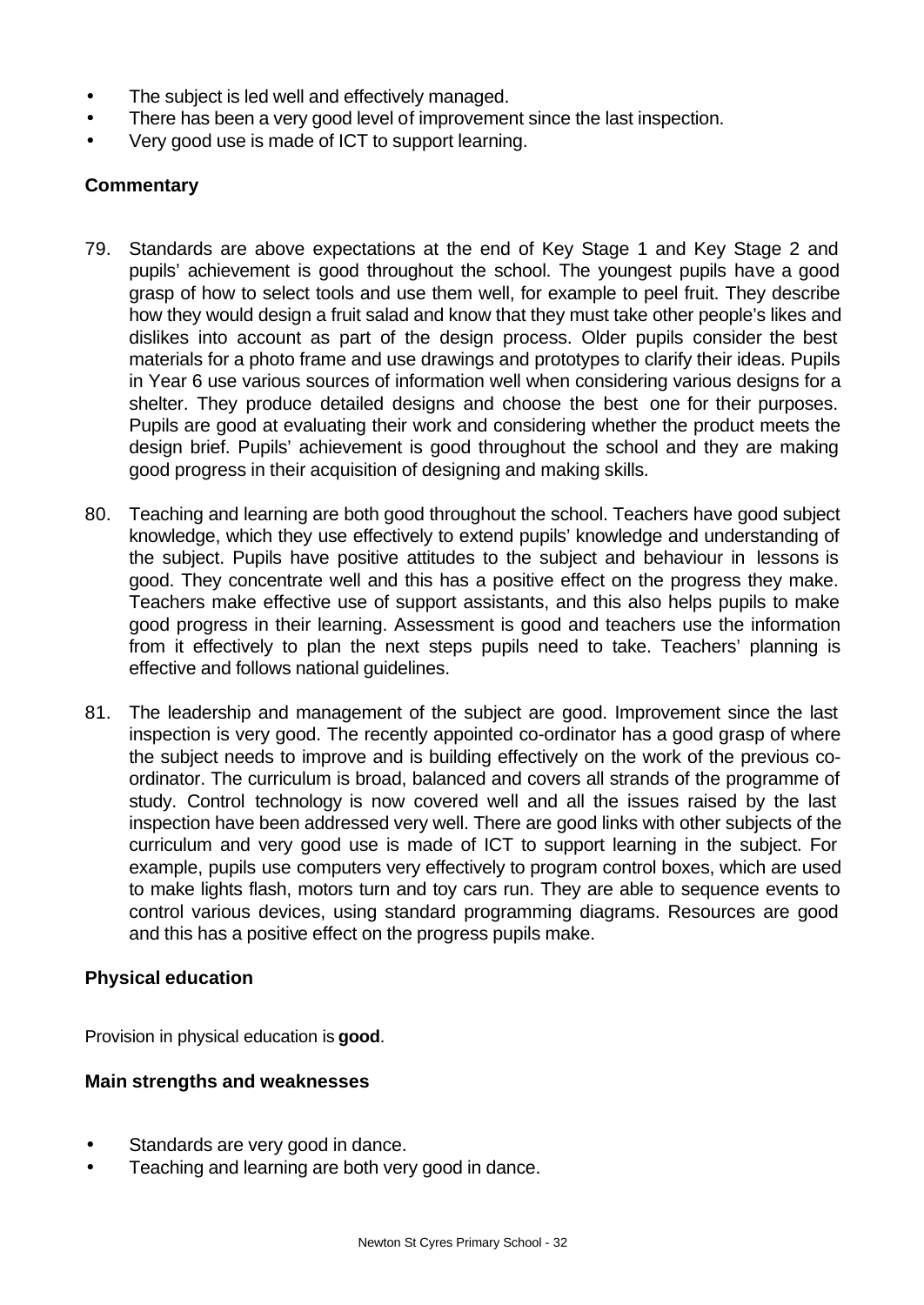## **Commentary**

- 82. Standards are above expectations at both key stages and achievement is good. In dance, pupils achieve very high standards. They are good at putting together different sequences of movement to form a sustained choreographed dance. Pupils use a wide range of movements, which are expressive and controlled. They respond well to music and fit their actions to it, taking note of the beat and tempo. In games, pupils are good at controlling a ball and make creditable attempts at throwing and catching. In Year 6, pupils are developing a good understanding of the effect of exercise on the body and the need for appropriate warm-up exercises before commencing physical activities. They also are developing a good grasp of invasive games and the rules of netball.
- 83. The quality of teaching is good and is very good in dance. Teachers have very good subject knowledge in this aspect and apply it very effectively to ensure pupils make good progress in their learning. Pupils respond positively to teachers and behave well in lessons. They are willing to help to set up equipment and respond quickly to the whistle. Teachers make good use of demonstration in lessons and pupils are developing a good ability to assess their own work. The dance element of the subject makes a very good contribution to pupils' spiritual, social and cultural development.
- 84. The recently appointed co-ordinator provides good leadership for the subject and is building successfully on the good practice established by his predecessor. There is a good programme of study, which covers all aspects of the subject and gives a clear sense of direction. The subject is well resourced, which has a positive effect on the standards pupils achieve. There has been a good level of improvement since the last inspection.

## **PERSONAL, SOCIAL AND HEALTH EDUCATION AND CITIZENSHIP**

85. Pupils' **personal, social and health education** (PSHE) was not a focus of the inspection. One lesson was seen in Years 3 to 6 and it is not possible to make an overall judgement on provision. However, from the lesson seen, the sampling of pupils' work and conversations with pupils and staff, it appears that pupils' achievement is good throughout the school. The PSHE programme is good and integrates well with the rest of the curriculum. It also makes a good contribution to pupils' social development. Pupils have a strong sense of belonging to a community and take their responsibilities seriously. They are well aware of the need for a healthy diet and regular exercise.